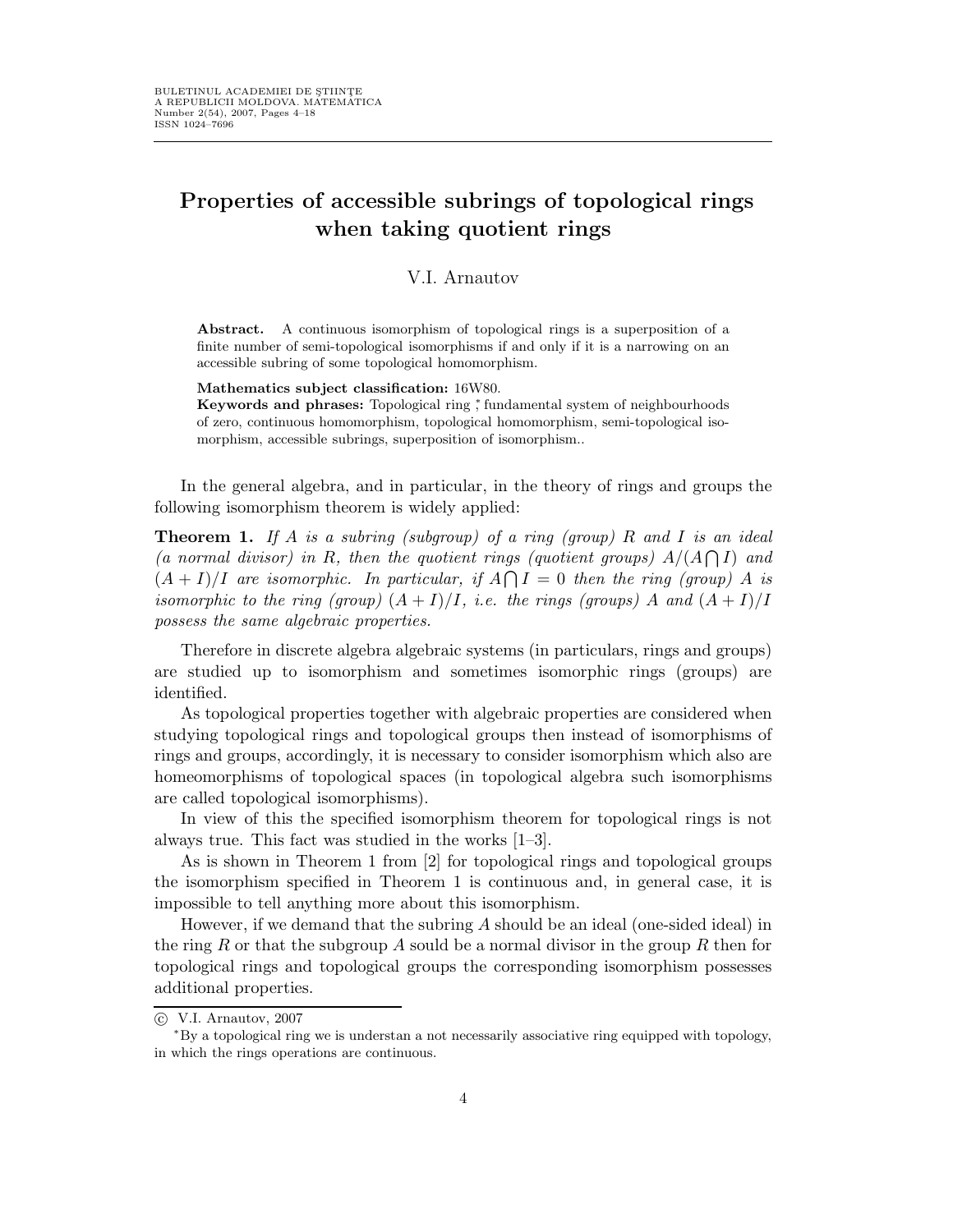In this connection in work [1] the following definition has been introduced:

**Definition 1.** Let  $\Re$  be some class of topological rings,  $(R, \tau)$  and  $(\widehat{R}, \widehat{\tau})$  be topological rings from the class  $\Re$ . A continuous isomorphism  $f : (R, \tau) \to (\hat{R}, \hat{\tau})$  is called semitopological if there exists a topological ring  $(R, \tilde{\tau})$  in the class  $\Re$  such that the following conditions are satisfied:

–  $R$  is an ideal in the ring  $R$ ;

–  $(R, \tau)$  is a subring in the topological ring  $(\widetilde{R}, \widetilde{\tau})$ , i.e.  $\widetilde{\tau}|_R = \tau$ ;

– the isomorphism f can be extended up to a topological (i.e. continuous and open) homomorphism  $f: (R, \tilde{\tau}) \to (\bar{R}, \bar{\tau}).$ 

In work [1] it is proved the following:

**Theorem 2.** If  $(R, \tau)$  and  $(R, \bar{\tau})$  are topological rings then a continuous isomorphism  $\varphi : (R, \tau) \to (R, \bar{\tau})$  is a semitopological isomorphism in the class of all topological rings iff for any element  $r \in R$  and any neighbourhood V of zero in  $(R, \tau)$ there are neighbourhoods U and  $\bar{U}$  of zero in  $(R,\tau)$  and  $(\bar{R},\bar{\tau})$  accordingly such that

$$
r \cdot \varphi - 1(\bar{U}) + \varphi - 1(\bar{U}) \cdot r + \varphi - 1(\bar{U}) \cdot U + U \cdot \varphi - 1(\bar{U}) \subseteq V.
$$

Remark 1. In work [1] it has been shown that in the class of all topological rings a superposition of semitopological isomorphisms can not be a semitopological isomorphism. In connection with this there is a question:

What is the superposition of finite number of semitopological isomorphisms?

The present work is a continuation of works  $[1-3]$  and in it the case when A is an accessible subring (see Definition 2) of the topological ring  $(R, \tau)$  is studied and it is shown that a ring isomorphism is a superposition of semitopological isomorphisms iff it is a narrowing on the accessible subring A of some topological homomorphism.

**Definition 2.** As usual, a subring A of a rings R is called an accessible subring of the stage no more than n of the ring R if there exist a chain  $A = R_0 \subseteq R_1 \subseteq R_2 \subseteq \ldots \subseteq$  $R_k = R$  of subrings of the ring R such that  $R_i$  is an ideal in  $R_{i+1}$  for  $i = 0, 1, \ldots k-1$ . Further we shall designate it as  $A = R_0 \triangleleft R_1 \triangleleft R_2 \triangleleft \ldots \triangleleft R_k = R$ .

Proposition 1. Let:

- $(\widehat{R}, \widehat{\tau})$  be a separable topological ring;
- R be an ideal in  $\widehat{R}$ :
- $-\widehat{I}$  be a closed ideal in  $(\widehat{R}, \widehat{\tau})$  and  $I = \widehat{I} \bigcap R;$
- $-I = [I]_{(\widehat{R}, \widehat{\tau})}$  and  $R = R + I;$
- $\bar{\varepsilon}: R/I \to (R + \hat{I})/I$  be the natural embedding;
- $-\hat{\omega}: \widehat{R} \to \widehat{R}/I$  and  $\widetilde{\omega}: \widehat{R}/I \to \widehat{R}/\widetilde{I}$  be canonical homomorphisms.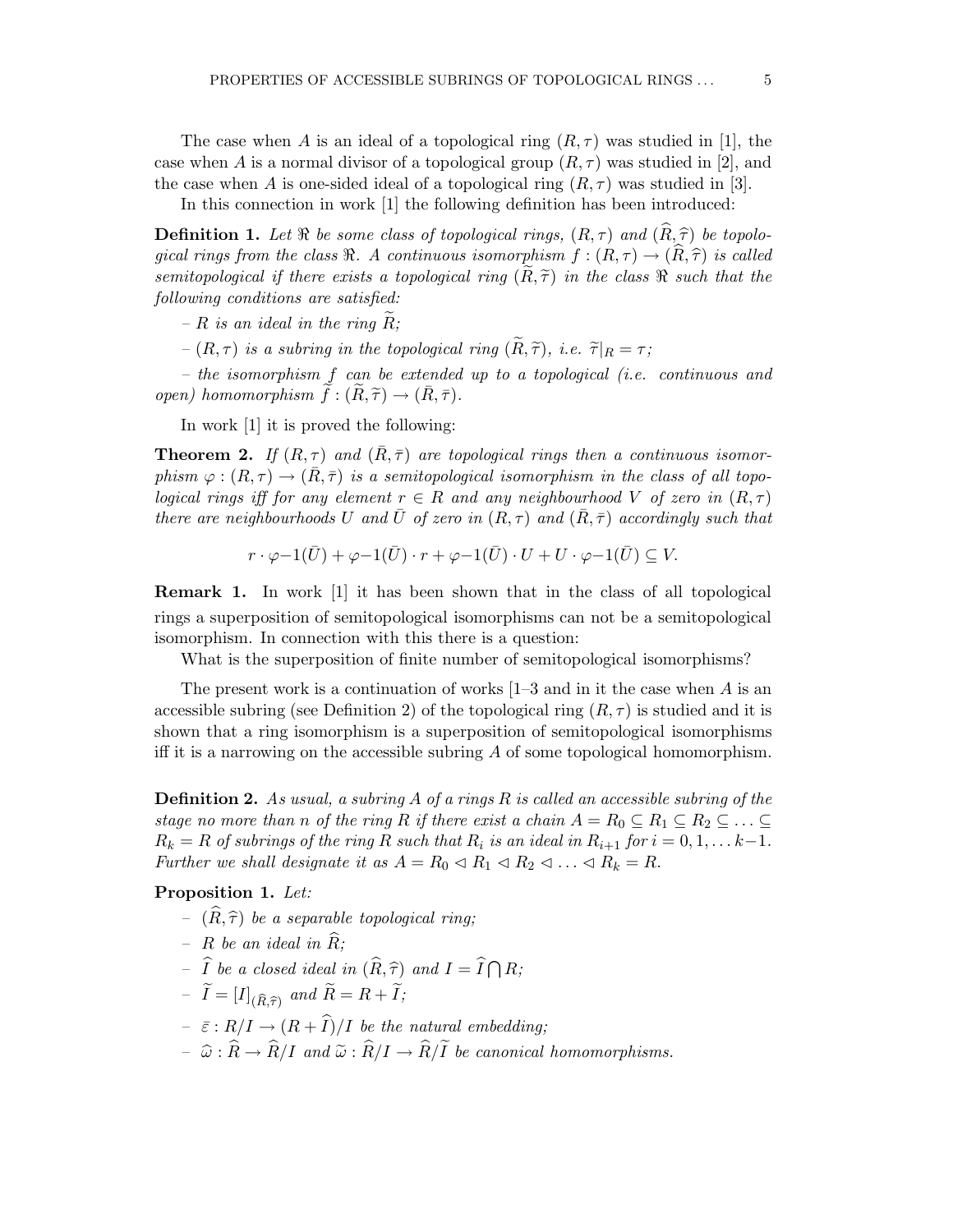### 6 V.I. ARNAUTOV

Then  $\widetilde{\omega}|_{R/I} : (R,\widehat{\tau}|_R)/I \to (\widetilde{R},\widehat{\tau}|_{\widetilde{R}})/\widetilde{I}$  is a topological isomorphism.

Proof. Consider the diagram 1:

$$
R \subseteq R = R + I \subseteq R
$$
\n
$$
\begin{array}{ccc}\n\widehat{\omega}_{R} & \widehat{\omega}_{\tilde{R}} & \widehat{\omega} \\
R/I & \xrightarrow{\tilde{\varepsilon}} & \widehat{R}/I & \widehat{\varepsilon} \widehat{R}/I \\
\parallel & \stackrel{\widetilde{\omega}_{R/I}}{\omega_{R/I}} & \widehat{\omega} \end{array}
$$
\n
$$
R/I \xrightarrow{\tilde{\omega}_{R/I}} \widehat{R}/\widetilde{I} \subseteq \widehat{R}/\widetilde{I}
$$

 $\mathrm{As} \;\; \widetilde{\omega} \; : \; (R, \widehat{\tau})/I \; \rightarrow \; (R, \widehat{\tau})/I \; \; \text{is a continuous homomorphism then} \;\; \widetilde{\omega}|_{(R/I)} \; :$  $(R,\widehat\tau|_R)/I \to (\widetilde R,\widehat\tau_{\widetilde R}/\widetilde I$  is a continuous isomorphism.

We show that it is an open isomorphism.

Let  $\bar{V}$  be any neighbourhood of the zero in  $(R, \hat{\tau}|_R)/I$ . Then  $V = (\hat{\omega}|_R) - 1(\bar{V})$  is a neighbourhood of the zero in  $(R, \hat{\tau}|_R)$  and then there exist neighbourhoods  $\hat{V}$  and  $\hat{V}_1$  of the zero in  $(\hat{R}, \hat{\tau})$  such that  $V = R \bigcap \hat{V}$  and  $\hat{V}_1 + \hat{V}_1 \subseteq \hat{V}$ . As  $\tilde{\omega} \circ \hat{\omega} : (\hat{R}, \hat{\tau}) \to$  $(\widehat{R},\widehat{\tau})/\widetilde{I}$  is an open mapping then  $\widetilde{V}_1 = \widetilde{\omega}(\widehat{\omega}(\widehat{V}_1))$  is a neighbourhood of the zero in  $(\widehat{R},\widehat{\tau})/\widetilde{I}$ , and hence  $\widetilde{V}_1 \bigcap \widetilde{R}/\widetilde{I}$  is a neighbourhood of the zero in  $(\widetilde{R},\widehat{\tau}|_{\widetilde{R}})/\widetilde{I}$ .

Let's check that  $\widetilde{R}/\widetilde{I} \cap \widetilde{V}_1 \subseteq \widetilde{\omega}(\overline{V})$ . Really, if  $\overline{r} \in \widetilde{V}_1 \cap \widetilde{R}/\widetilde{I}$  then there exists an element  $\widetilde{r} \in \widehat{V}_1 \cap \widetilde{R}$  such that  $\widetilde{\omega} \circ \widehat{\omega}(\widetilde{r}) = \overline{r}$ . Then there are such elements  $r \in R$  and  $\widetilde{a} \in I$  that  $\widetilde{r} = r + \widetilde{a}$ . As  $I = [I]_{(\widehat{R}, \widehat{\tau})} \subseteq I + V_1$  then

$$
r = \widetilde{r} - \widetilde{a} \in \widehat{V}_1 + \widetilde{I} \subseteq I + \widehat{V}_1 + \widehat{V}_1 \subseteq I + \widehat{V},
$$

and as  $I \subseteq R$  then  $r \in R \cap (I + \hat{V}) = R \cap \hat{V} = V$ . Then  $\bar{r} = \tilde{\omega}(\hat{\omega}(r)) \in \tilde{\omega}(\hat{\omega}(V)) = \tilde{\omega}(\bar{\omega}(V))$  $\widetilde{\omega}(\bar{V})$ . Hence  $(\widetilde{R}/\widetilde{I}) \cap \widetilde{V}_1 \subseteq \widetilde{\omega}(\bar{V})$ , and  $\widetilde{\omega}(\bar{V})$  is a neighborhood of the zero in  $(\tilde{R}, \hat{\tau}|_{\tilde{R}})$ . Then from (see [4, Proposition 1.5.5]) it follows that the isomorphism  $\widetilde{\omega}|_{R/I} : (R,\widehat{\tau}|_R)/I \to (\widetilde{R},\widehat{\tau}|_{\widetilde{R}})/\widetilde{I}$  is open, and hence it is a topological isomorphism.

**Theorem 3.** Let  $\Re$  be one of following classes:

- the class of all (separable) topological rings;
- the class of all (separable) topological commutative rings;

– the class of all (separable) topological rings possessing basis of neighborhood of the zero which consists of subgroups;

– the class of all (separable) topological commutative rings possessing basis neighborhood of the zero which consists of subgroups.

If  $(R,\tau)$ ,  $(\bar{R},\bar{\tau}) \in \Re$  and  $\varphi : R \to \bar{R}$  is a ring isomorphism then the following statements are equivalent:

1. There exists a topological ring  $(\widehat{R}, \widehat{\tau}) \in \Re$  such that  $(R, \tau)$  is an accessible subring of the stage not more than n of the topological ring  $(\widehat{R}, \widehat{\tau})$  and the isomorphism  $\varphi$  can be extended up to a topological homomorphism  $\hat{\varphi} : (\widehat{R}, \widehat{\tau}) \to (\bar{R}, \bar{\tau});$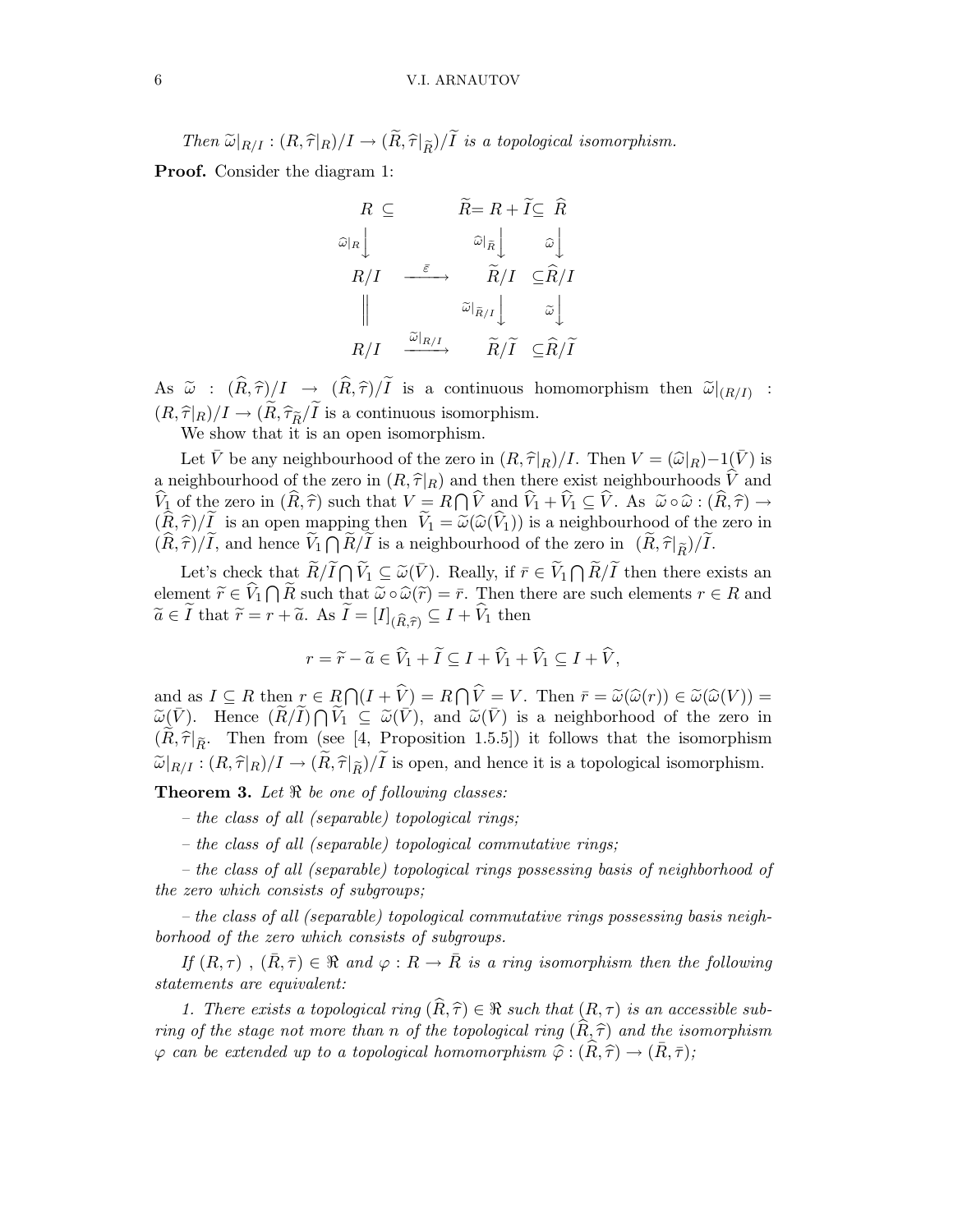2.  $\varphi$  is a superposition of n semitopological isomorphisms, i.e. there exist topological rings

$$
(R, \tau) = (R_0, \tau_0), (R_1, \tau_1), \ldots, (R_n, \tau_n) = (\bar{R}, \bar{\tau}) \in \Re
$$

and semitopological isomorphisms  $\varphi_i : (R_i, \tau_i) \to (R_{i+1}, \tau_{i+1})$  for  $i = 0, 1, \ldots, n-1$ , such that  $\varphi = \varphi_n \circ \varphi_{n-1} \circ \ldots \circ \varphi_0$ .

#### Proof  $1 \Rightarrow 2$ .

Let  $A = R_0 \triangleleft R_1 \triangleleft R_2 \triangleleft \ldots \triangleleft R_k = R$  be a chain of subrings such that  $R_i$ is an ideal in  $\hat{R}_{i+1}$  for  $i = 0, 1, \ldots n-1$  and the isomorphism  $\varphi : R \to \overline{R}$  can be extended to a topological homomorphism  $\hat{\varphi} : (\widehat{R}, \widehat{\tau}) \to (\bar{R}, \bar{\tau}).$ 

If  $\hat{I} = \ker \hat{\varphi}$  and  $\tilde{\omega}$ :  $R_{k+1} \to R_{k+1}/\hat{I}$  is the canonical homomorphism (i.e.  $\tilde{\omega}(r) = r + \hat{I}$ ), then there exists a topological isomorphism  $\eta : (\hat{R}_n, \hat{\tau}_n)/\hat{I} \to$  $(R, \bar{\tau})$  such that  $\hat{\varphi} = \eta \circ \tilde{\omega}$ .

Let's consider the following diagram 2 (mappings entering into the diagram are defined below).

### Diagram 2

$$
R = \widehat{R}_{0} \quad \triangleleft \quad \dots \quad \triangleleft \quad \widehat{R}_{k} \quad \triangleleft \quad \widehat{R}_{k+1} = \widehat{R}_{k+1} = \qquad \widehat{R}
$$
\n
$$
\parallel \qquad \qquad \omega|_{R_{k}} \qquad \qquad \omega \qquad \qquad \omega \qquad \qquad \omega
$$
\n
$$
R \quad \xrightarrow{\varphi_{0}} \dots \xrightarrow{\varphi_{k-1}} \widehat{R}_{k}/I \quad \triangleleft \quad \widehat{R}_{k+1}/I \qquad \qquad \downarrow \widetilde{\omega} \qquad \qquad \downarrow \widehat{\varphi}
$$
\n
$$
\varphi \qquad \qquad \varphi_{k} \qquad \qquad \widehat{\omega} \qquad \qquad \widehat{\omega} \qquad \qquad \downarrow
$$
\n
$$
\bar{R} \qquad \qquad = \qquad \widehat{R}_{k+1}/\widehat{I} = \widehat{R}_{k+1}/\widehat{I} = \widehat{R}_{k+1}/\widehat{I} \quad \xrightarrow{\eta} \bar{R}
$$

The further proof will be done by induction on number  $n$ .

If  $n = 1$  then  $(R, \tau)$  is an accessible subring of the stage 1 (i.e. it is an ideal) of the topological ring  $(R, \hat{\tau})$  and the isomorphism  $\varphi$  can be extended to a topological homomorphism  $\hat{\varphi}$  :  $(\widehat{R}, \widehat{\tau}) \to (\bar{R}, \bar{\tau})$ , and hence  $\varphi : (R, \tau) \to (\bar{R}, \bar{\tau})$  is a semitopological isomorphism.

Let's assume that the theorem is true for  $n = k$ , and let  $n = k + 1$ .

In the beginning let's consider the case when  $\Re$  is the class of all topological rings, i.e. the class  $\Re$  contains topological rings which may be non-separable. Then

$$
(\widehat{R}_k, \widehat{\tau}|_{R_k})/I \in \Re
$$
 and  $(\widehat{R}_{k+1}, \widehat{\tau})/I \in \Re$ .

If  $\omega: R_{k+1} \to R_{k+1}/I$  is the canonical homomorphism, then  $\omega|_{\widehat{R}_k}: (R_k, \widehat{\tau}|_{\widehat{R}_k}) \to$  $(R_k, \hat{\tau}|_{\hat{R}_k})/I$  is a topological homomorphism. As

$$
\widehat{R}_0 \bigcap \ker \omega|_{\widehat{R}_k} = \widehat{R}_0 \bigcap I = \widehat{R}_0 \bigcap \widehat{I} = \widehat{R}_0 \bigcap \ker \widehat{\varphi} = \ker \varphi = \{0\}
$$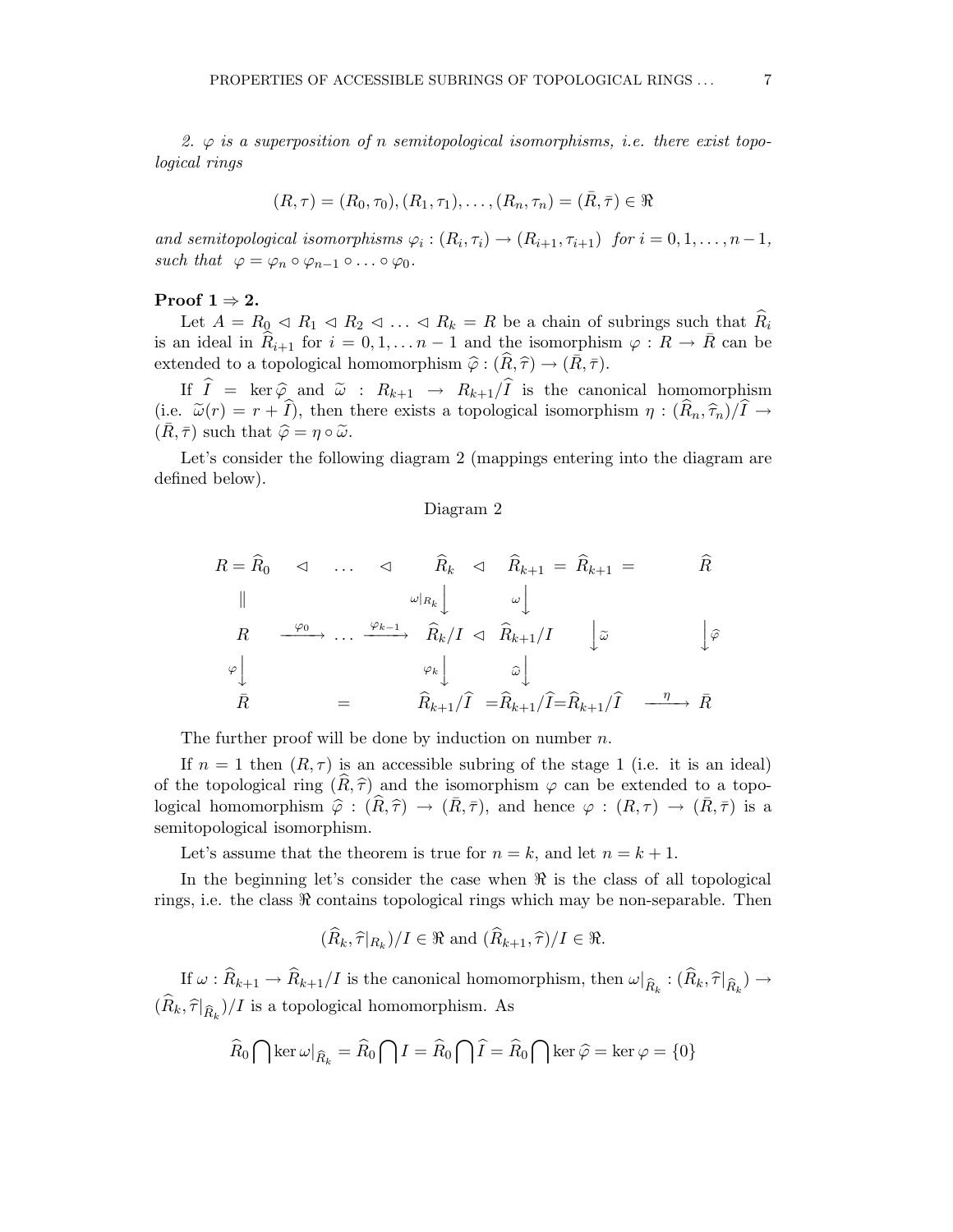and

$$
\widehat{R}_k = \widehat{R}_k \bigcap \widehat{R} = \widehat{R}_k \bigcap (R + \widehat{I}) = R + (\widehat{R}_k \bigcap \widehat{I}) = R + I
$$

then  $\omega|_{\widehat{R}_0}: R_0 \to R_k/I$  is an isomorphism and by the assumption  $\omega|_{\widehat{R}_0}$  is a superposition of k semitopological isomorphisms, i.e. there are topological rings

$$
(R,\tau) = (R_0,\tau_0), (R_1,\tau_1), \ldots, (R_k,\tau_k) = (R_k,\widehat{\tau}|_{R_k})/I
$$

and topological isomorphisms  $\varphi_i: (R_i, \tau_i) \to (R_{i+1}, \tau_{i+1})$  for  $i = 0, 1, \ldots, k-1$ , such that  $\omega|_{\widehat{R}_0} = \varphi_{k-1} \circ \varphi_{k-2} \circ \ldots \circ \varphi_0.$ 

As  $I = \widehat{I} \bigcap R_k = (\ker \widehat{\varphi}) \bigcap R_k = \ker(\widehat{\varphi}|_{R_k})$  then  $\varphi'_k = \bar{\omega}|_{(\widehat{R}_k + \widetilde{I})/\widetilde{I}} : (\widehat{R}_k + \widetilde{R}_k)$  $I, \xi_{\widehat{R}_k+\widetilde{I}})I \to (R_{k+1}, \xi)/I$  is a semitopological isomorphism. Then there exists a semitopological isomorphism  $\varphi_k : (R_k, \hat{\tau}|_{R_k})/I \to (R_{k+1}, \hat{\tau})/I$  such that  $\varphi_k = \hat{\omega}$ , and hence  $\eta \circ \varphi_k : (\widehat{R}_k, \widehat{\tau}|_{R_k})/I \to (\bar{R}_{k+1}, \bar{\tau})$  is a semitopological isomorphism, and

$$
\eta \circ \varphi_k \circ \varphi_{k-1} \circ \ldots \circ \varphi_0 = \eta \circ \varphi_k \circ \omega|_{\widehat{R}_0} = \eta \circ \widetilde{\omega}|_{R_0} = \widehat{\varphi}|_{R_0} = \varphi,
$$

i.e. in this case (in the case when  $\Re$  is a class of all topological rings) the isomorphism  $\varphi$  is a superposition of  $k+1$  semitopological isomorphisms.

Let's consider now the case when all the topological rings entering in the class ℜ are separable. For this case we shall add the diagram 2 by one line (definitions of unknown by now rings and mappings see below).

$$
R = \hat{R}_0 \quad \triangleleft \quad \dots \quad \triangleleft \quad \hat{R}_k \quad \triangleleft \quad \hat{R}_{k+1} = \hat{R}_{k+1} = \qquad \hat{R}
$$
\n
$$
\parallel \qquad \qquad \omega|_{\hat{R}_k} \qquad \qquad \omega \qquad \qquad \omega \qquad \qquad \omega
$$
\n
$$
R \quad \xrightarrow{\varphi_0} \dots \xrightarrow{\varphi_{k-1}} \quad \hat{R}_k / I \quad \triangleleft \quad \hat{R}_{k+1} / I
$$
\n
$$
\bar{\eta} \qquad \qquad \omega' \qquad \qquad \omega' \qquad \qquad \omega'
$$
\n
$$
\varphi \qquad \qquad (\hat{R}_k + \tilde{I}) / \tilde{I} \triangleleft \quad \hat{R}_{k+1} / \tilde{I} \quad \qquad \omega \qquad \qquad \varphi' \qquad \qquad \varphi' \qquad \qquad \varphi' \qquad \qquad \omega
$$
\n
$$
\bar{R} \qquad \qquad = \qquad \qquad \hat{R}_{k+1} / \tilde{I} \quad \qquad = \hat{R}_{k+1} / \tilde{I} = \hat{R}_{k+1} / \tilde{I} \quad \qquad \qquad \frac{\eta}{R} \qquad \qquad \bar{R}
$$

As  $\widehat{R}_k$  is an ideal in  $\widehat{R}_{k+1}$ , then  $I = \widehat{I} \cap \widehat{R}_k$  is an ideal in  $\widehat{R}_k$  and hence  $\widetilde{I} = [\widehat{I} \cap \widehat{R}_k]_{(\widehat{R},\widehat{\tau})}$  is a closed ideal in  $(\widehat{R},\widehat{\tau}) = (\widehat{R}_{k+1},\widehat{\tau})$ . Then  $\widehat{R}_{k+1}/\widetilde{I}$  and  $(\widehat{R}_k + \widehat{R}_{k+1})$  $\widetilde{I}, \widehat{\tau}|_{\widehat{R}_k+\widetilde{I}})/\widetilde{I} \in \Re$ . If  $\omega' : \widehat{R}/I \to \widehat{R}/\widetilde{I}$  and  $\bar{\omega} : \widehat{R}/\widetilde{I} \to \widehat{R}/\widehat{I}$  are the canonical homomorphisms then  $\tilde{\omega} = \hat{\omega} \circ \omega' \circ \omega$ . As  $(\hat{R}_k + \hat{I})/\hat{I}$  is an ideal in  $\hat{R}_{k+1}/\hat{I}$  then

$$
\varphi'_{k} = \bar{\omega}|_{(\widehat{R}_{k} + \widetilde{I})/\widetilde{I}} : (\widehat{R}_{k} + \widetilde{I}, \widehat{\tau}|_{\widehat{R}_{k} + \widetilde{I}})/\widetilde{I} \to (\widehat{R}_{k+1}, \widehat{\tau})/\widehat{I}
$$

is a semitopological isomorphism.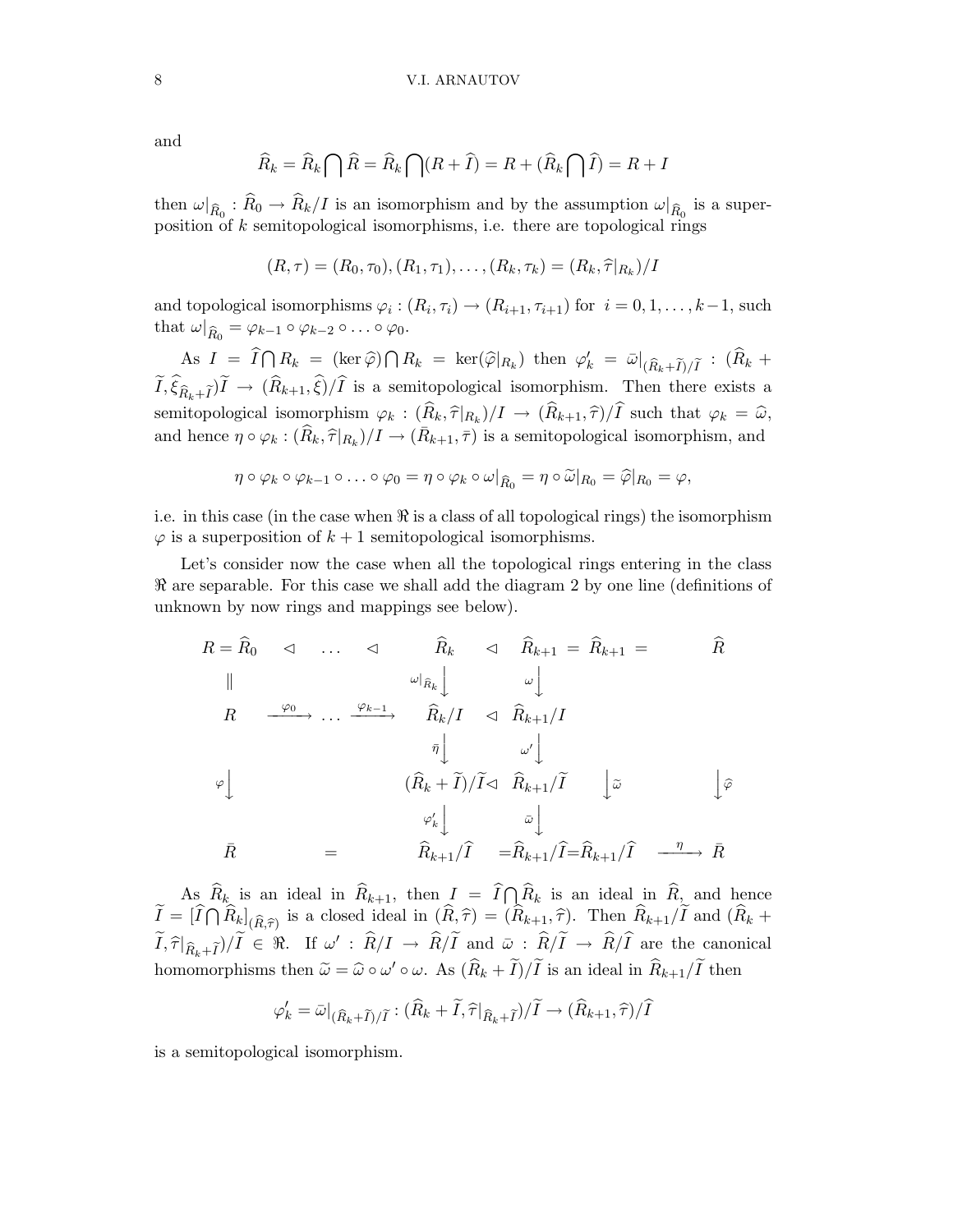According to Proposition  $1 \bar{\eta} = \omega' \vert_{(\widehat{R}_k/I)} : (\widehat{R}_k, \widehat{\tau} \vert_{\widehat{R}_k})/I \to (\widehat{R}_k + I, \widehat{\tau} \vert_{\widehat{R}_k + \widetilde{I}})/\widetilde{I}$  is a topological isomorphism and hence

$$
\varphi"_k = \eta \circ \varphi'_k \circ \bar{\eta} : (\widehat{R}_k, \widehat{\tau}|_{\widehat{R}_k})/I \to (\bar{R}, \bar{\tau})
$$

is a semitopological isomorphism, and

$$
\varphi = \widehat{\varphi}|_R = \eta \circ \widetilde{\omega}|_R = \eta \circ \bar{\omega} \circ \omega' \circ \omega|_R = \eta \circ \varphi'_k \circ \bar{\eta} \circ \omega|_R = \varphi"_k \circ \varphi_{k-1} \circ \ldots \circ \varphi_0,
$$

i.e. the isomorphism  $\varphi$  is the superposition of  $k+1$  semitopological isomorphisms. Thus we have proved that 2 follows from 1 for any natural number  $n$ .

**Proof 2**  $\Rightarrow$  1. Assume there are topological rings

$$
(R, \tau) = (R_0, \tau_0), (R_1, \tau_1), \dots, (R_n, \tau_n) = (\bar{R}, \bar{\tau})
$$

and semitopological isomorphisms  $\varphi_i : (R_i, \tau_i) \to (R_{i+1}, \tau_{i+1})$  for  $i = 0, 1, \ldots$ ,  $n-1$  such that  $\varphi$  is the superposition of these semitopological isomorphisms, i.e.  $\varphi = \varphi_n \circ \varphi_{n-1} \circ \ldots \circ \varphi_0$ . For any  $0 \leq i \leq j \leq n$  we consider the isomorphism  $f_{i,j} = \varphi_{j-1} \circ \ldots \circ \varphi_i : R_i \to R_j$  and  $f_{i,i} : R_i \to R_i$  is the identical mapping.

The further proof will be done in some stages.

**I.** The construction of the ring  $\widehat{R}$  and checking of some its algebraic properties. Let's define on the set  $R = \{(r_0, r_0, \ldots, r_n | r_i \in R_i, i = 0, 1, \ldots, n)\}$  the operations of addition and multiplication as follows:

$$
(a_0, a_1, \ldots, a_n) + (b_0, b_1, \ldots, b_n) = (a_0 + b_0, a_1 + b_1, \ldots, a_n + b_n)
$$

and

$$
(a_0, a_1, \ldots, a_n) \cdot (b_0, b_1, \ldots, b_n) = (r_0, r_1, \ldots, r_n),
$$

where  $r_i = a_i \cdot b_i$  for  $i \in \{0, n\}$  and  $r_i = a_i \cdot b_i + (f_{0,i}(a_0) - a_i) \cdot \varphi_i - 1(b_{i+1}) +$  $\varphi_i-1(a_{i+1}\cdot (f_{0,i}(b_0)-b_i))$  for  $0 < i < n$ .

As the mappings  $\varphi_i: R_i \to R_{i+1}$  and  $f_{0,i}: R_0 \to R_i$  are isomorphism then it is easily checked, that:

**I.1.**  $\hat{R}$  is a non-associative ring with respect to these operations (even if the initial rings were associative);

**I.2.** If all rings  $R_1, \ldots, R_n$  are commutative then the ring  $\widehat{R}$  is commutative.

**I.3.** For any  $0 \leq k < n$  the set  $R_k = \{(r_0, \ldots, r_n) \in R \mid r_i = 0 \text{ if } i > k\}$  is an ideal in the ring  $R_{k+1} = \{(r_0, \ldots, r_n) \in R \mid r_i = 0 \text{ if } i > k+1\};$ 

**I.4.**  $\widehat{R}_0 = \{(r_0, \ldots, r_n) \in \widehat{R} \mid r_i = 0 \text{ if } i \leq 1\}$  is an accessible ring of the stage no more than *n* in the ring  $\widehat{R_n} = \widehat{R}$ ;

**I.5.** The mapping  $\psi$  :  $\widehat{R_0} \to R_0 = R$  which transfers the element  $(a, 0, \ldots, 0) \in$  $\widehat{R_0}$  into the element  $a \in R_0$  is isomorphic.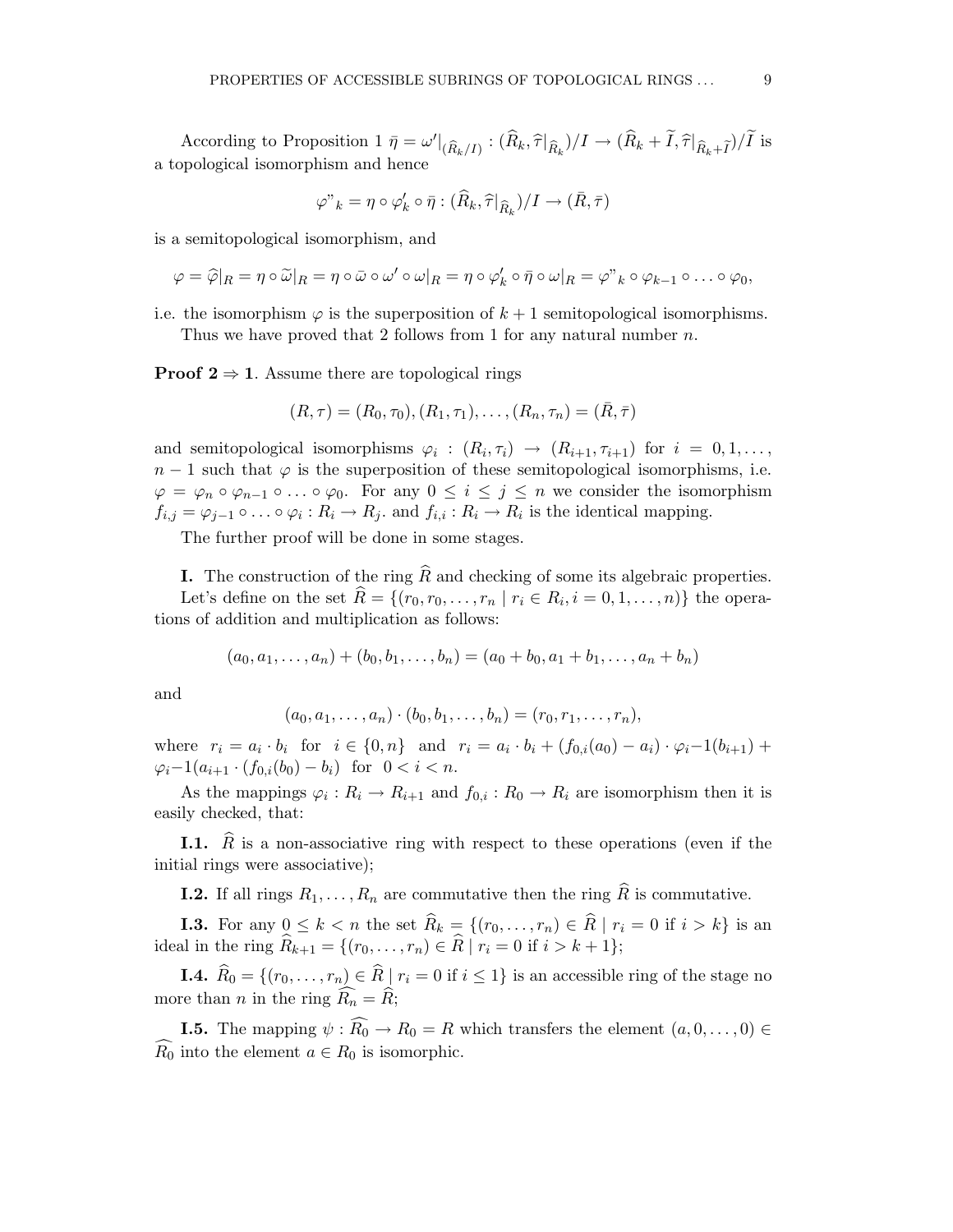#### 10 V.I. ARNAUTOV

**I.6.** For the definition of the operations of addition and multiplication in  $\widehat{R}$  it follow that  $I = \{ (0, r_1, \ldots, r_n) | r_i \in R_i, i = 1, \ldots, n \}$  is an ideal in the ring R and  $\widehat{R}_0 \bigcap \widehat{I} = \{0\}$  and  $\widehat{R}_0 + \widehat{I} = \widehat{R}$ .

**I.7.** If  $\hat{\varphi}$  :  $\hat{R} \to \bar{R}$  is a mapping such that  $\hat{\varphi}(r_0,\ldots,r_n) = \varphi(r_0)$  for any  $(r_0,\ldots,r_n) \in \widehat{R}$ , then  $\widehat{\varphi}$  :  $\widehat{R} \to \overline{R}$  is a homomorphism of rings and ker  $\widehat{\varphi} = \widehat{I}$ and  $\widehat{\varphi}|_R = \varphi$ .

Identifying any elements  $(a, 0, \ldots, 0) \in \widehat{R_0}$  with the element  $a \in R_0$ , we shall identify the ring  $\widehat{R}_0$  with the ring  $R_0$ , therefore we can consider that  $R = R_0$  is an accessible subring the stage no more than n of the ring  $\widehat{R_n} = \widehat{R}$ .

II. The definition of a ring topology  $\hat{\tau}$  in the ring  $\hat{R}$  and checking some properties of the topological ring  $(R, \hat{\tau})$ .

For every  $0 \leq i \leq n$  we shall designate by  $B_i$  the set of all neighborhoods of zero of the topological ring  $(R_i, \tau_i)$ .

Consider the set  $\Omega$  of all sequences  $\mathcal{V} = (V_0, V_1, \dots, V_n)$  where  $V_i \in \mathbf{B_i}$  for  $0 \leq$  $i \leq n$  and for every  $\mathcal{V} = (V_0, V_1, \ldots, V_n) \in \Omega$  define  $W(\mathcal{V}) = \{(r_0, \ldots, r_n) \mid r_n \in V_n\}$ and  $r_i - \varphi - 1_i(r_{i+1}) \in V_i$  for  $0 \le i < n$ .

II.1. Let's check that the set  $\{W(V) | V \in \Omega\}$  satisfies the conditions BN1–BN6 of Theorem 1.2.2 from [4], and hence by Theorem 1.2.5 from [4] it it is possible to take it for basis of neighbourhoods of zero in order to set some ring topology in the ring  $R$ .

As  $0 \in V_i$  for any  $V_i \in \mathbf{B_i}$ ,  $0 \le i \le n$ , then  $(0, \ldots 0) \in W(\mathcal{V})$  for any  $\mathcal{V} \in \Omega$ , i.e. the condition BN1 is executed.

From the definition of sets  $W(\mathcal{V})$  it follows that  $W(\mathcal{V}) \subseteq W(\mathcal{V}')$  for any  $\mathcal{V} = (V_0, V_1, \ldots, V_n)$  and  $\mathcal{V}' = (V'_0, V'_1, \ldots, V'_n)$  such that  $V_i \subseteq V'_i$ ,  $0 \leq i \leq n$ . From this inclusions it follows that the condition BN2 is satisfied.

Let  $V = (V_0, V_1, \ldots, V_n) \in \Omega$ . For every  $0 \leq i \leq n$  there exists  $V'_i \in \mathbf{B}_i$ such that  $V'_i + V'_i \subseteq V_i$  and  $-V'_i \subseteq V_i$ . Then  $\mathcal{V}' = (V'_0, V'_1, \dots, V'_n) \in \Omega$  and  $W(\mathcal{V}') + W(\mathcal{V}') \subseteq W(\mathcal{V})$  and  $-W(\mathcal{V}') \subseteq W(\mathcal{V})$ , i.e. the conditions BN3 and BN4 are executed.

Let's check now the fulfilment of the condition BN5.

Let  $V = (V_0, V_1, \ldots, V_n) \in \Omega$ . For every  $0 \leq i \leq n$  there exists  $V'_i \in \mathbf{B_i}$  such that  $\underbrace{V'_i + \ldots + V'_i}_{\text{mitem}}$ nitems  $\subseteq V_i$ . As for every  $0 \leq i < n$  the isomorphism  $\varphi_i : (R_i, \tau_i) \to$ 

 $(R_{i+1}, \tau_{i+1})$  is topological then according to Theorem 2 there exist neighborhoods of the zero  $U_0, U_1, \ldots, U_n$  in  $(R_0, \tau_0), (R_1, \tau_1), \ldots, (R_n, \tau_n)$  correspondingly such that  $\varphi_i-1(U_{i+1})\cdot U_i+U_i\cdot\varphi_i-1(U_{i+1})+U_i\cdot U_i\subseteq V_i'$  and  $U_n\cdot U_n\subseteq V_n'$ . As the isomorphism  $\varphi_i: (R_i, \tau_i) \to (R_{i+1}, \tau_{i+1})$  is continuous, then without loss of generality we can consider that  $\varphi_i(U_i) \subseteq U_{i+1}$ . Then from the definition of mappings  $f_{i,j}$  it follows that  $f_{i,j}(U_i) \subseteq U_j$  for any  $0 \leq i < j \leq n$ . Then  $\mathcal{U} = (U_0, \ldots, U_n) \in \Omega$ .

If  $\hat{a} = (a_0, \ldots, a_n) \in W(\mathcal{U})$  and  $\hat{b} = (b_0, \ldots, b_n) \in W(\mathcal{U})$  then  $h_i = a_i \varphi-1_i(a_{i+1}) \in U_i$  and  $h'_i = b_i - \varphi-1_i(b_{i+1}) \in U_i$  for  $0 \leq i < n$  and  $h_n = a_n \in U_n$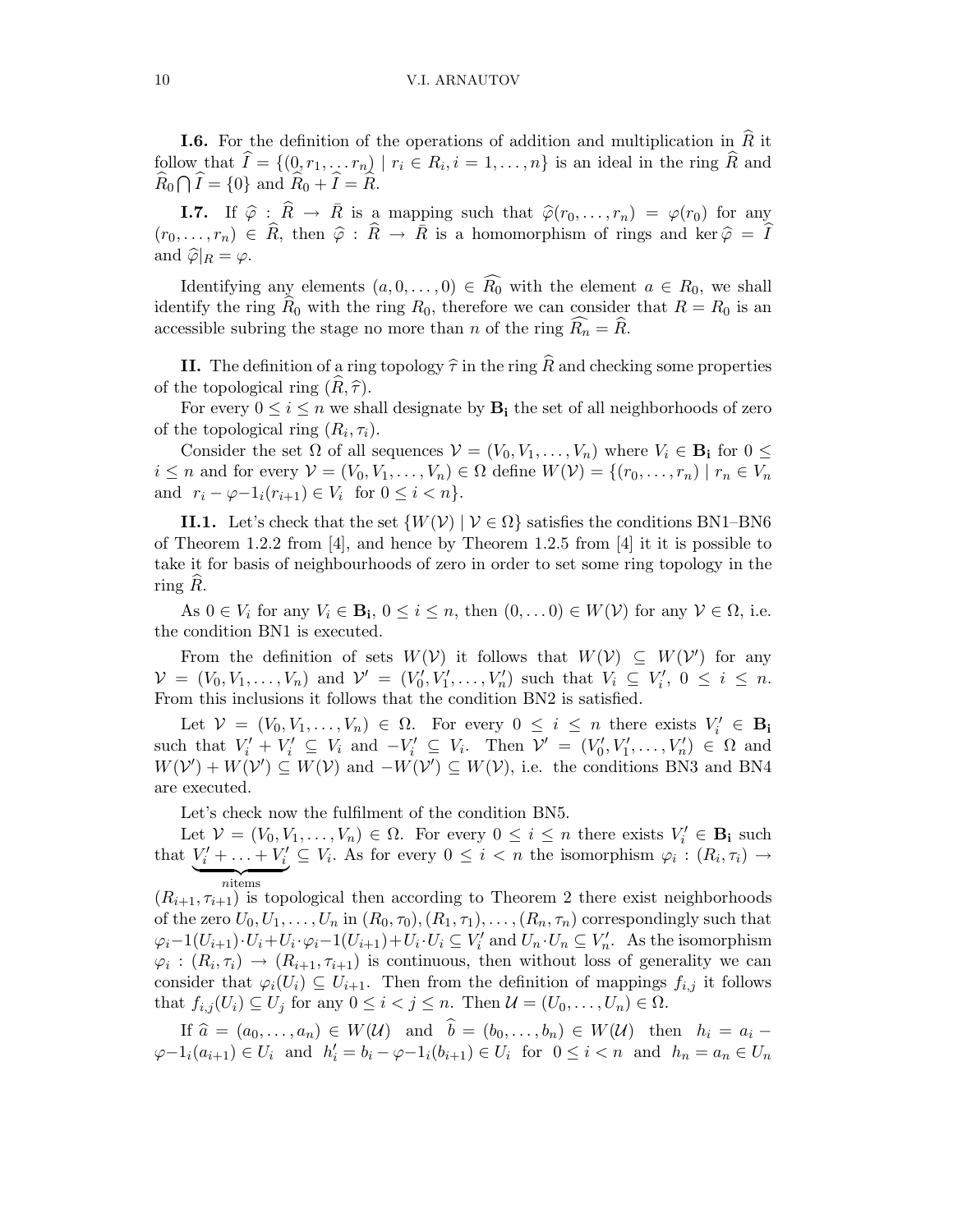and  $h'_n = b_n \in U_n$ . Taking in consideration the definitions of mappings  $f_{i,j}$ , by induction on of the number  $j - i$  it is easily proved that

$$
f_{i,j}(a_i) - a_j = f_{i,j}(a_i) - \varphi_j(\varphi - 1_j(a_j)) =
$$
\n
$$
= f_{i,j}(a_i - \varphi - 1_i(a_{i+1})) + f_{i,j}(\varphi - 1_i(a_{i+1})) - f_{j-1,j}(\varphi - 1_{j-1}(a_j)) =
$$
\n
$$
= f_{i,j}(h_i) + f_{i+1,j}(a_{i+1}) - f_{j-1,j}(\varphi - 1_{j-1}(a_j)) = f_{i,j}(h_i) + f_{i+1,j}(h_{i+1}) + \dots
$$
\n
$$
\dots + f_{j-1,j}(b_{j-1}) \in f_{i,j}(U_i) + f_{i+1,j}(U_{i+1}) + \dots
$$
\n
$$
\dots + f_{j-1,j}(U_{j-1}) \subseteq \underbrace{U_j + U_j + \dots + U_j}_{j-i \text{ items}} \text{ for any } 0 \le i < j \le n.
$$
\nIf  $r = (r_0, \dots, r_n) = a \cdot b = (a_0, \dots, a_n) \cdot (b_0, \dots, b_n)$ , then:\n
$$
r_n = a_n \cdot b_n \in U_n \subseteq V'_n \subseteq V_n;
$$
\n
$$
r_{n-1} - \varphi_{n-1}^{-1}(r_n) = a_{n-1} \cdot b_{n-1} + (f_{0,n-1}(a_0) - a_{n-1}) \cdot \varphi_{n-1}^{-1}(b_n) +
$$
\n
$$
+ \varphi_{n-1}^{-1}(a_n) \cdot (f_{0,n-1}(b_0) - b_{n-1}) - \varphi_{n-1}^{-1}(a_n \cdot b_n) =
$$
\n
$$
= (\varphi_{n-1}^{-1}(a_n) + h_{n-1}) \cdot (\varphi_{n-1}^{-1}(b_n) + h'_{n-1}) + (f_{0,n-1}(a_0) - a_{n-1}) \cdot \varphi_{n-1}^{-1}(b_n) +
$$
\n
$$
+ \varphi_{n-1}^{-1}(a_n) \cdot (f_{0,n-1}(b_0) - b_{n-1}) - \varphi_{n-1}^{-1}(a_n \cdot b_n) \in \varphi_{n-1}^{-1}(a_n) \cdot h'_{n-1} +
$$
\n
$$
+ \varphi_{n-1}^{-1}(b_n) + h_{n-1} \cdot
$$

$$
r_{i} - \varphi_{i}^{-1}(r_{i+1}) = a_{i} \cdot b_{i} + (f_{0,i}(a_{0}) - a_{i}) \cdot \varphi_{i}^{-1}(b_{i+1}) + \varphi_{i}^{-1}(a_{i+1}) \cdot (f_{0,i}(b_{0}) - b_{i}) -
$$
  

$$
-\varphi_{i}^{-1}\Big(a_{i+1} \cdot b_{i+1} + (f_{0,i+1}(a_{0}) - a_{i+1}) \cdot \varphi_{i+1}^{-1}(b_{i+2}) + \varphi_{i+1}^{-1}(a_{i+2}) \cdot (f_{0,i+1}(b_{0}) - b_{i+1})\Big) =
$$

$$
= (\varphi_{i}^{-1}(a_{i+1}) + h_{i}) \cdot (\varphi_{i}^{-1}(b_{i+1}) + h_{i}') + (f_{0,i}(h_{0}) + \dots + f_{i-1,i}(h_{i-1})) \cdot \varphi_{i}^{-1}(b_{i+1}) +
$$

$$
+ \varphi_{i}^{-1}(a_{i+1}) \cdot (f_{0,i}(h_{0}') + \dots + f_{i-1,i}(h_{i-1}')) - \varphi_{i}^{-1}(a_{i+1}) \cdot \varphi_{i}^{-1}(b_{i+1}) -
$$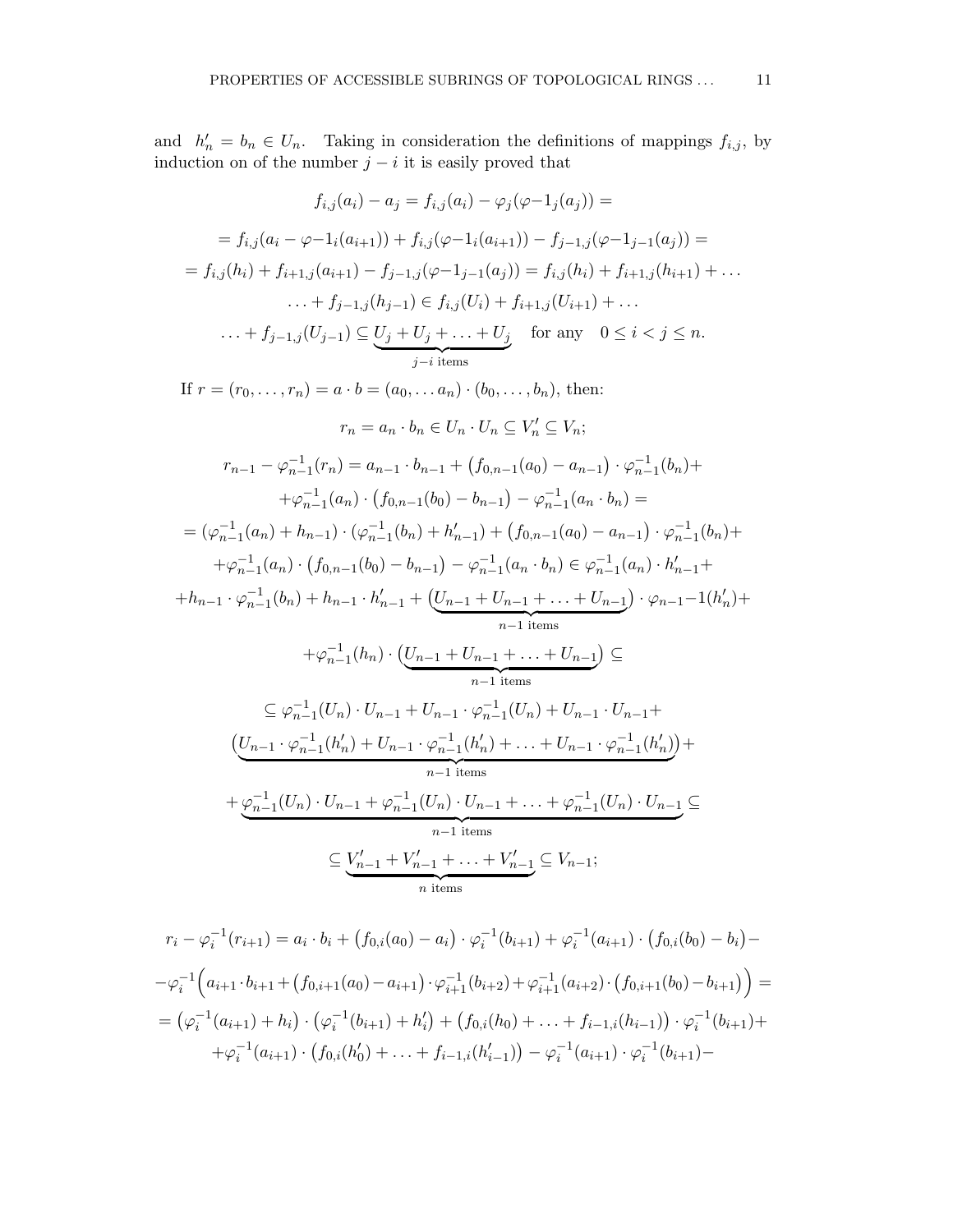$$
-\varphi_{i}^{-1}((f_{0,i+1}(h_{0}) + ... + f_{i,i+1}(h_{i}) \cdot \varphi_{i+1}^{-1}(b_{i+2}) - \varphi_{i+1}^{-1}(a_{i+2}) \cdot (f_{0,i+1}(h'_{0}) + ...
$$
  
\n
$$
... + f_{i,i+1}(h'_{i})) = \varphi_{i}^{-1}(a_{i+1}) \cdot \varphi_{i}^{-1}(b_{i+1}) + h_{i} \cdot \varphi_{i}^{-1}(b_{i+1}) + \varphi_{i}^{-1}(a_{i+1}) \cdot h'_{i} + h_{i} \cdot h'_{i} + (f_{0,i}(h_{0}) + ... + f_{i-1,i}(h_{i-1})) \cdot \varphi_{i}^{-1}(b_{i+1}) + \varphi_{i}^{-1}(a_{i+1}) \cdot (f_{0,i}(h'_{0}) + ... + f_{i-1,i}(h'_{i-1})) -
$$
  
\n
$$
-\varphi_{i}^{-1}(a_{i+1})) \cdot \varphi_{i}^{-1}(b_{i+1})) - \varphi_{i}^{-1}((f_{0,i+1}(h_{0}) + ... + f_{i,i+1}(h_{i})) \cdot \varphi_{i+1}^{-1}(b_{i+2}) -
$$
  
\n
$$
-\varphi_{i+1}^{-1}(a_{i+2}) \cdot (f_{0,i+1}(h'_{0}) + ... + f_{i,i+1}(h'_{i})) =
$$
  
\n
$$
= \varphi_{i}^{-1}(a_{i+1}) \cdot \varphi_{i}^{-1}(b_{i+1}) + h_{i} \cdot \varphi_{i}^{-1}(b_{i+1}) + \varphi_{i}^{-1}(a_{i+1}) \cdot h'_{i} + h_{i} \cdot h'_{i} +
$$
  
\n
$$
+ (f_{0,i}(h_{0}) + ... + f_{i-1,i}(h_{i-1})) \cdot \varphi_{i}^{-1}(b_{i+1}) + \varphi_{i}^{-1}(a_{i+1}) \cdot (f_{0,i}(h'_{0}) + ... + f_{i-1,i}(h'_{i-1})) -
$$
  
\n
$$
-\varphi_{i}^{-1}(a_{i+1}) \cdot \varphi_{i}^{-1}(b_{i+1}) - (f_{0,i}(h_{0}) + ... + f_{i-1,i}(h'_{i-1}) + h'_{i}) =
$$
  
\n
$$
= h_{i} \
$$

$$
r_0 - \varphi - 1_0(r_1) = a_0 \cdot b_0 - \varphi - 1_0(a_1 \cdot b_1 + (f_{0,1}(a_0) - a_1) \cdot \varphi_1^{-1}(b_2) +
$$
  
\n
$$
+ \varphi_1^{-1}(a_2) \cdot (f_{0,1}(b_0) - b_1) = (\varphi_0^{-1}(a_1) + h_0) \cdot (\varphi_0^{-1}(b_1) + h_0') - \varphi_0^{-1}(a_1 \cdot b_1) -
$$
  
\n
$$
- (a_0 - \varphi - 1_0(a_1)) \cdot \varphi_0^{-1}(\varphi_1^{-1}(b_2)) - \varphi_0^{-1}(\varphi - 1_1(a_2)) \cdot (b_0 - \varphi_0^{-1}(b_1)) =
$$
  
\n
$$
= \varphi_0^{-1}(a_1 \cdot b_1) + h_0 \cdot \varphi_0^{-1}(b_1) + \varphi_0^{-1}(a_1) \cdot h_0' + h_0 \cdot h_0' -
$$
  
\n
$$
- \varphi_0^{-1}(a_1 \cdot b_1) - h_0 \cdot \varphi_0^{-1}(\varphi_1^{-1}(b_2)) - \varphi_0^{-1}(\varphi_1^{-1}(a_2)) \cdot h_0' = h_0 \cdot \varphi_0^{-1}(b_1 - \varphi_1^{-1}(b_2)) +
$$
  
\n
$$
+ \varphi_0^{-1}(a_1 - \varphi_1^{-1}(a_2)) \cdot h_0' + h_0 \cdot h_0' \in U_0 \cdot \varphi - 1_0(U_1) + \varphi - 1_0(U_1) \cdot U_0 + U_0 \cdot U_0 \subseteq V_0' \subseteq V_0.
$$

Thus, we have obtained that  $r_i - \varphi - 1_i(r_{i+1} \in V_i)$  for  $0 \leq i < n$  and  $r_n \in V_n$ , i.e.  $\hat{r} = \hat{a} \cdot b = (r_0, \ldots, r_n) \in W(V)$ . As the elements  $\hat{a}$  and b are arbitrary elements then  $\mathcal{U} \cdot \mathcal{U} \subseteq \mathcal{V}$ , i.e. the condition BN5 is executed.

Let's check now that the condition BN6 is satisfied.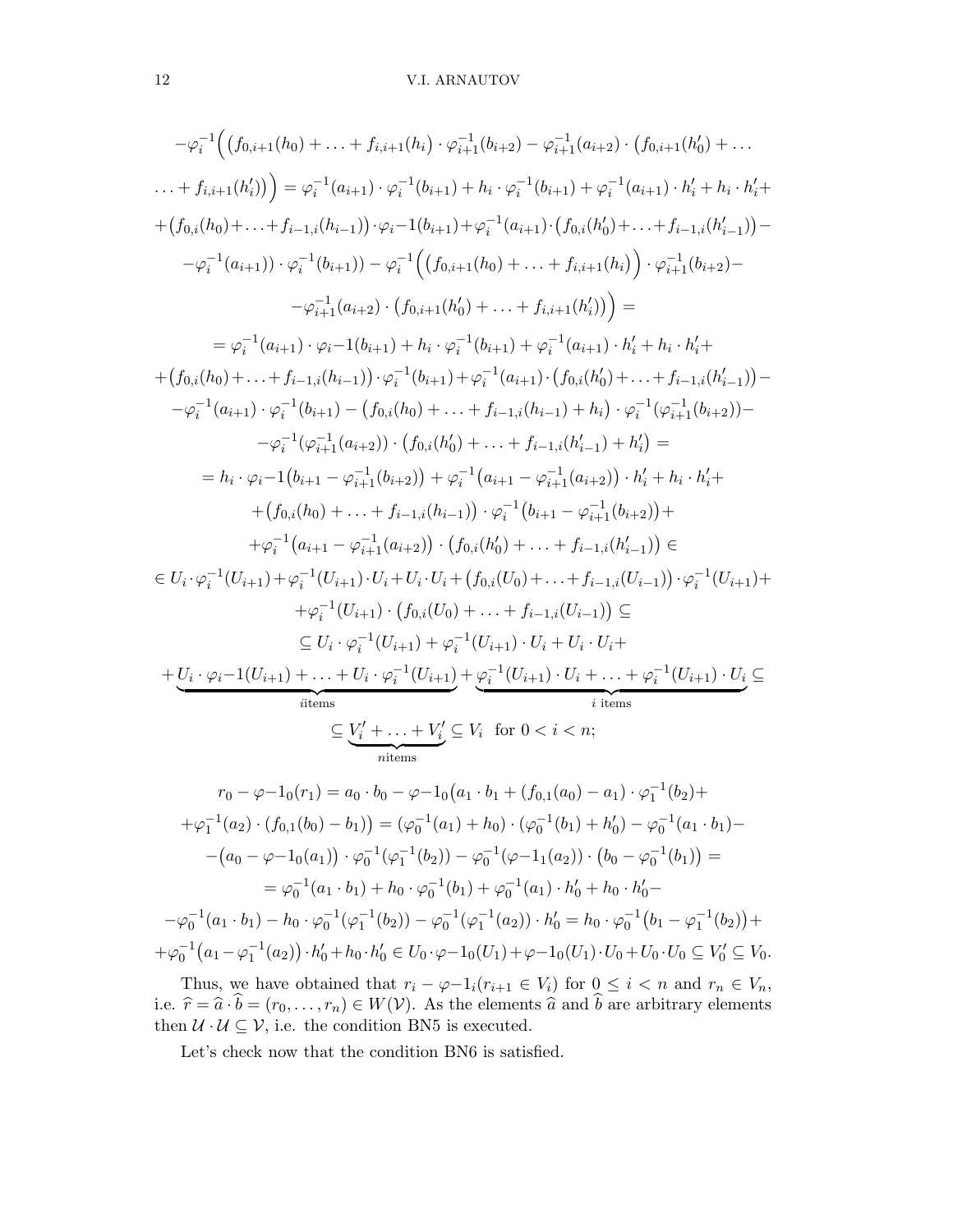Let  $V = (V_0, V_1, \ldots, V_n) \in \Omega$  and  $b = (b_0, \ldots, b_n) \in R$ . For everyone  $0 \le i \le n$ there exists  $V'_i \in \mathbf{B_i}$  such that  $-V'_i = V'_i$  and  $\underbrace{V'_i + \ldots + V'_i}_{2n+4 \text{ items}}$  $\subseteq V_i$ .

As for every  $0 \leq i < n$  the isomorphism  $\varphi_i : (R_i, \tau_i) \to (R_{i+1}, \tau_{i+1})$  is semitopological, then according to Theorem 2 there exist neighbourhoods of the zero  $U_0, U_1, \ldots, U_n$  in  $(R_0, \tau_0), (R_1, \tau_1), \ldots, (R_n, \tau_n)$  correspondingly such that

$$
\varphi_i^{-1}(U_{i+1}) \cdot \{ f_{0,i}(b_0), b_i, \varphi_i^{-1}(b_{i+1}), \varphi_i^{-1}(\varphi_{i+1}^{-1}(b_{i+2})) \} +
$$
  
+ 
$$
\{ f_{0,i}(b_0), b_i, \varphi_i^{-1}(b_{i+1}), \varphi_i^{-1}(\varphi_{i+1}^{-1}(b_{i+2})) \} \cdot \varphi_i^{-1}(U_{i+1}) \subseteq V_i'
$$

for  $0 < i < n$  and  $U_n \cdot b_n + b_n \cdot U_n \subseteq V'_n$ .

As the isomorphism  $\varphi_i: (R_i, \tau_i) \to (R_{i+1}, \tau_{i+1})$  is continuous then (without loss of generality) we can consider that  $\varphi_i(U_i) \subseteq U_{i+1}$ . From the definition of mappings  $f_{i,j}$  it follows that  $f_{i,j}(U_i) \subseteq U_j$  for any  $0 \leq i < j \leq n$ .

Then  $\mathcal{U} = (U_0, U_1, \ldots, U_n) \in \Omega$ . If  $\hat{a} = (a_0, \ldots, a_n) \in W(\mathcal{U})$  then  $h_i =$  $a_i - \varphi_i^{-1}(a_{i+1}) \in U_i$  for  $0 \leq i < n$  and  $h_n = a_n \in U_n$ . As it was done by checking the condition BN5 it is proved that

$$
f_{i,j}(a_i) - a_j = f_{i,j}(h_i) + f_{i+1,j}(h_{i+1}) + \ldots + f_{j-1,j}(h_{j-1}) \in
$$
  

$$
\in f_{i,j}(U_i) + f_{i+1,j}(U_{i+1}) + \ldots + f_{j-1,j}(U_{j-1}) \subseteq \underbrace{U_j + U_j + \ldots + U_j}_{j-i \text{ items}}
$$

for any  $0 \leq i \leq j \leq n$ .

If  $\hat{a} \cdot \hat{b} = (r_0, \ldots, r_n)$ , then:

$$
r_n = a_n \cdot b_n \in U_n \cdot b_n \subseteq V'_n \subseteq V_n;
$$
  
\n
$$
r_i - r_{i+1} = a_i \cdot b_i + (f_{0,i}(a_0) - a_i)) \cdot \varphi_i^{-1}(b_{i+1}) + \varphi^{-1}(a_{i+1}) \cdot (f_{0,i}(b_0) - b_i)) -
$$
  
\n
$$
-\varphi_i^{-1}(a_{i+1} \cdot b_{i+1} + (f_{0,i+1}(a_0) - a_{i+1}) \cdot \varphi_{i+1}^{-1}(b_{i+2}) + \varphi_{i+1}^{-1}(a_{i+2}) \cdot (f_{0,i+1}(b_0) - b_{i+1})) =
$$
  
\n
$$
= a_i \cdot b_i + (f_{0,i}(a_0) - a_i) \cdot \varphi_i^{-1}(b_{i+1}) + \varphi_i^{-1}(a_{i+1}) \cdot f_{0,i}(b_0) - \varphi_i^{-1}(a_{i+1}) \cdot b_i -
$$
  
\n
$$
-\varphi_i^{-1}(a_{i+1}) \cdot \varphi_i^{-1}(b_{i+1}) - \varphi_i^{-1}(f_{0,i+1}(a_0)) \cdot \varphi_i^{-1}(\varphi_{i+1}^{-1}(b_{i+2})) +
$$
  
\n
$$
+ \varphi_i^{-1}(a_{i+1}) \cdot \varphi_i^{-1}(\varphi_{i+1}^{-1}(b_{i+2})) - \varphi_i^{-1}(\varphi_{i+1}^{-1}(a_{i+2})) \cdot \varphi_i^{-1}(f_{0,i+1}(b_0)) +
$$
  
\n
$$
+ \varphi_i^{-1}(\varphi_{i+1}^{-1}(a_{i+2})) \cdot \varphi_i^{-1}(b_{i+1}) = a_i \cdot b_i + (f_{0,i}(a_0) - a_i) \cdot \varphi_i^{-1}(b_{i+1}) +
$$
  
\n
$$
+ \varphi_i^{-1}(a_{i+1}) \cdot f_{0,i}(b_0) - \varphi_i^{-1}(a_{i+1}) \cdot b_i - \varphi_i^{-1}(a_{i+1}) \cdot \varphi_i^{-1}(b_{i+1}) -
$$
  
\n
$$
- f_{0,i}(a_0) \cdot \varphi_i^{-1}(\varphi_{i+1} - 1(b_{i+2})) + \varphi_i^{-1}(a_{i+1}) \cdot \varphi_i^{-1}(\varphi_{i+1}^{-1
$$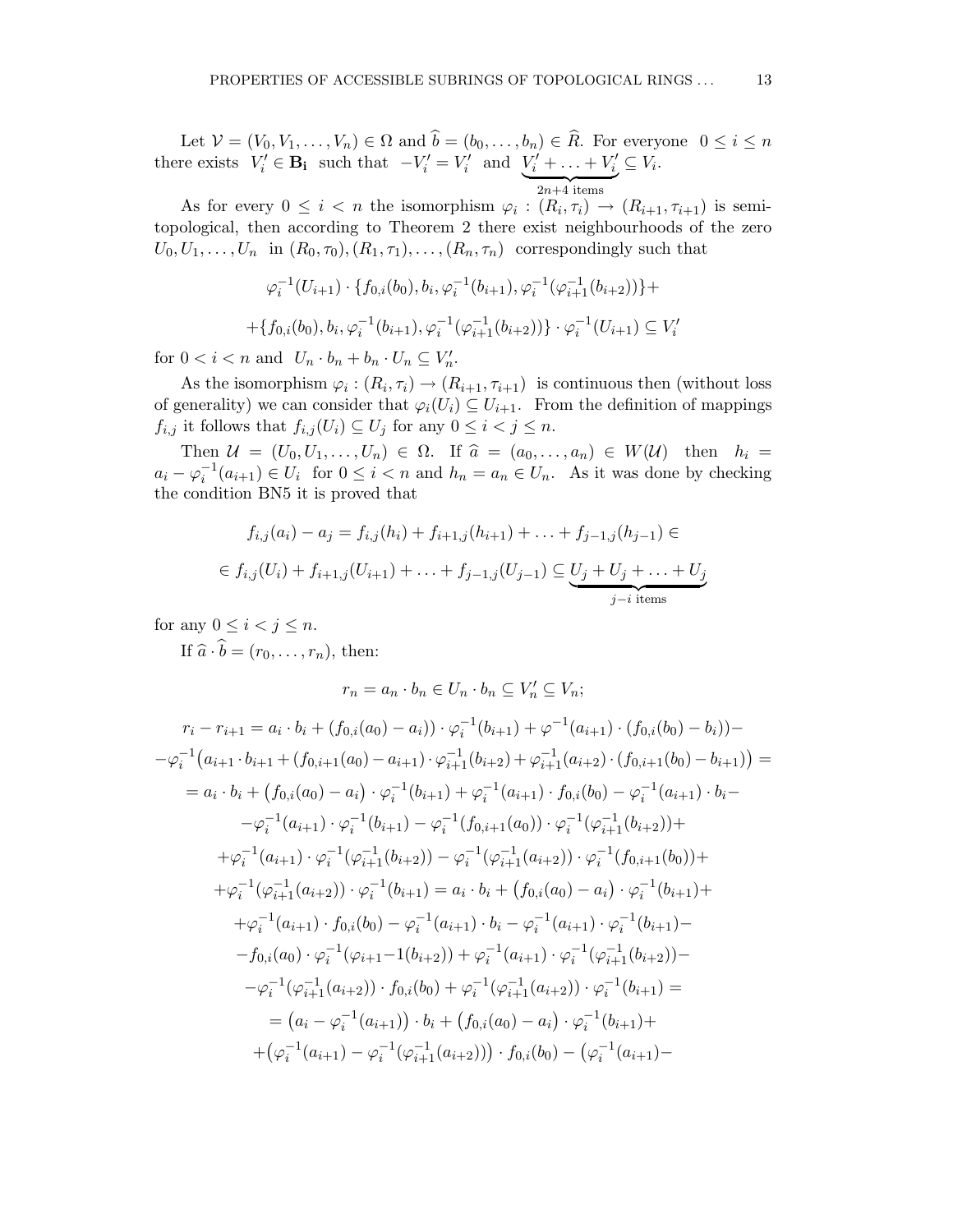$$
-\varphi_{i}^{-1}(\varphi_{i+1}^{-1}(a_{i+2}))) \cdot \varphi_{i}^{-1}(b_{i+1}) - f_{0,i}(a_{0}) \cdot \varphi_{i}^{-1}(\varphi_{i+1}^{-1}(b_{i+2})) + a_{i} \cdot \varphi_{i}^{-1}(b_{i+2}) - a_{i} \cdot \varphi_{i}^{-1}(b_{i+2}) + \varphi_{i}^{-1}(a_{i+1}) \cdot \varphi_{i}^{-1}(\varphi_{i+1}^{-1}(b_{i+2})) = (a_{i} - \varphi_{i}^{-1}(a_{i+1})) \cdot b_{i} +
$$
  
+ 
$$
(f_{0,i}(a_{0}) - a_{i}) \cdot \varphi_{i}^{-1}(b_{i+1}) + (\varphi_{i}^{-1}(a_{i+1}) - \varphi_{i}^{-1}(\varphi_{i+1}^{-1}(a_{i+2}))) \cdot f_{0,i}(b_{0}) -
$$
  
- 
$$
(\varphi_{i}^{-1}(a_{i+1}) - \varphi_{i}^{-1}(\varphi_{i+1}^{-1}(a_{i+2}))) \cdot \varphi_{i}^{-1}(b_{i+1}) - (f_{0,i}(a_{0}) - a_{i}) \cdot \varphi_{i}^{-1}(\varphi_{i+1}^{-1}(b_{i+2})) -
$$
  
- 
$$
(a_{i} - \varphi_{i}^{-1}(a_{i+1})) \cdot \varphi_{i}^{-1}(\varphi_{i+1}^{-1}(b_{i+2})) = h_{i} \cdot b_{i} + (f_{0,i}(h_{0}) + ... +
$$
  
+ 
$$
f_{i-1,i}(h_{i-1}) + h_{i}) \cdot \varphi_{i}^{-1}(b_{i+1}) + \varphi_{i}^{-1}(a_{i+1}) - \varphi_{i+1}^{-1}(a_{i+2}) \cdot f_{0,i}(b_{0}) -
$$
  
- 
$$
\varphi_{i}^{-1}(a_{i+1}) - \varphi_{i+1}^{-1}(a_{i+2}) \cdot \varphi_{i}^{-1}(b_{i+1}) - (f_{0,i}(h_{0}) + ... +
$$
  
+ 
$$
f_{i-1,i}(h_{i-1}) + h_{i}) \cdot \varphi_{i}^{-1}(\varphi_{i+1}^{-1}(b_{i+2})) - h_{i} \cdot \varphi_{i}^{-1}(\varphi_{i+1}^{-1}(b_{i+2})) \in
$$

$$
= a_0 \cdot b_0 - \varphi_0^{-1}(a_1) \cdot \varphi_0^{-1}(b_1) - a_0 \cdot \varphi_0^{-1}(\varphi_1^{-1}(b_2)) +
$$
  
\n
$$
+ \varphi_0^{-1}(a_1) \cdot \varphi_0^{-1}(\varphi_1^{-1}(b_2)) - \varphi_0^{-1}(\varphi_1^{-1}(a_2)) \cdot b_0 + \varphi_0^{-1}(\varphi_1^{-1}(a_2)) \cdot \varphi_0^{-1}(b_1) =
$$
  
\n
$$
= a_0 \cdot b_0 - \varphi_0^{-1}(a_1) \cdot b_0 + \varphi_0^{-1}(a_1) \cdot b_0 - \varphi_0^{-1}(a_1) \cdot \varphi_0^{-1}(b_1) - a_0 \cdot \varphi_0^{-1}(\varphi_1^{-1}(b_2)) +
$$
  
\n
$$
+ \varphi_0^{-1}(a_1) \cdot \varphi_0^{-1}(\varphi_1^{-1}(b_2)) - \varphi_0^{-1}(\varphi_1^{-1}(a_2)) \cdot b_0 + \varphi_0^{-1}(\varphi_1^{-1}(a_2)) \cdot \varphi_0^{-1}(b_1) =
$$
  
\n
$$
= (a_0 - \varphi_0^{-1}(a_1)) \cdot b_0 + \varphi_0^{-1}(a_1 - \varphi_1^{-1}(a_2) \cdot b_0 - \varphi_0^{-1}(a_1 - \varphi_1^{-1}(a_2)) \cdot \varphi_0^{-1}(b_1) -
$$
  
\n
$$
- (a_0 - \varphi_0^{-1}(a_1)) \cdot \varphi_0^{-1}(\varphi_1^{-1}(b_2)) \in U_0 \cdot b_0 + \varphi_0^{-1}(U_1) \cdot b_0 - \varphi_0^{-1}(U_1) \cdot \varphi_0^{-1}(b_1) -
$$
  
\n
$$
- U_0 \cdot \varphi_0^{-1}(\varphi_1^{-1}(b_2)) \subseteq V'_0 + V'_0 + V'_0 + V'_0 \subseteq V_0.
$$

Thus, we have obtained that  $r_i - \varphi_i^{-1}(r_{i+1}) \in V_i$  for  $0 \le i < n$  and  $r_n \in V_n$ , i.e.  $\widehat{a} \cdot \widehat{b} = (r_0,\ldots,r_n) \in W(\mathcal{V})$ . As the element  $\widehat{a}$  is arbitrary then  $\mathcal{U} \cdot \widehat{b} \subseteq \mathcal{V}$ .

It is similarly proved that  $\hat{b} \cdot W(\mathcal{U}) \subseteq W(\mathcal{V})$  i.e. the condition BN6 is executed.

Hence we can take the set  $\{W(V) | V \in \Omega\}$  for basis of neighbourhoods of the zero, sets which determines some, probably nonseparable, ring topology  $\hat{\tau}$  on the ring  $R$ .

**II.2.** From the definition of the set  $W(V)$  it follows that if  $V = (V_0, \ldots V_n)$  and  $V_i$  is a subgroup of the additive group of the ring  $R_i$ , for  $0 \le i \le n$ , then  $W(\mathcal{V})$  is a subgroup of the additive group of the ring  $R$ .

**II.3.** Let's show now that if for every  $0 \leq i \leq n$  the topological ring  $(R_i, \tau_i)$  is separable, then the topological ring  $(\widehat{R}, \widehat{\tau})$  is separable, too.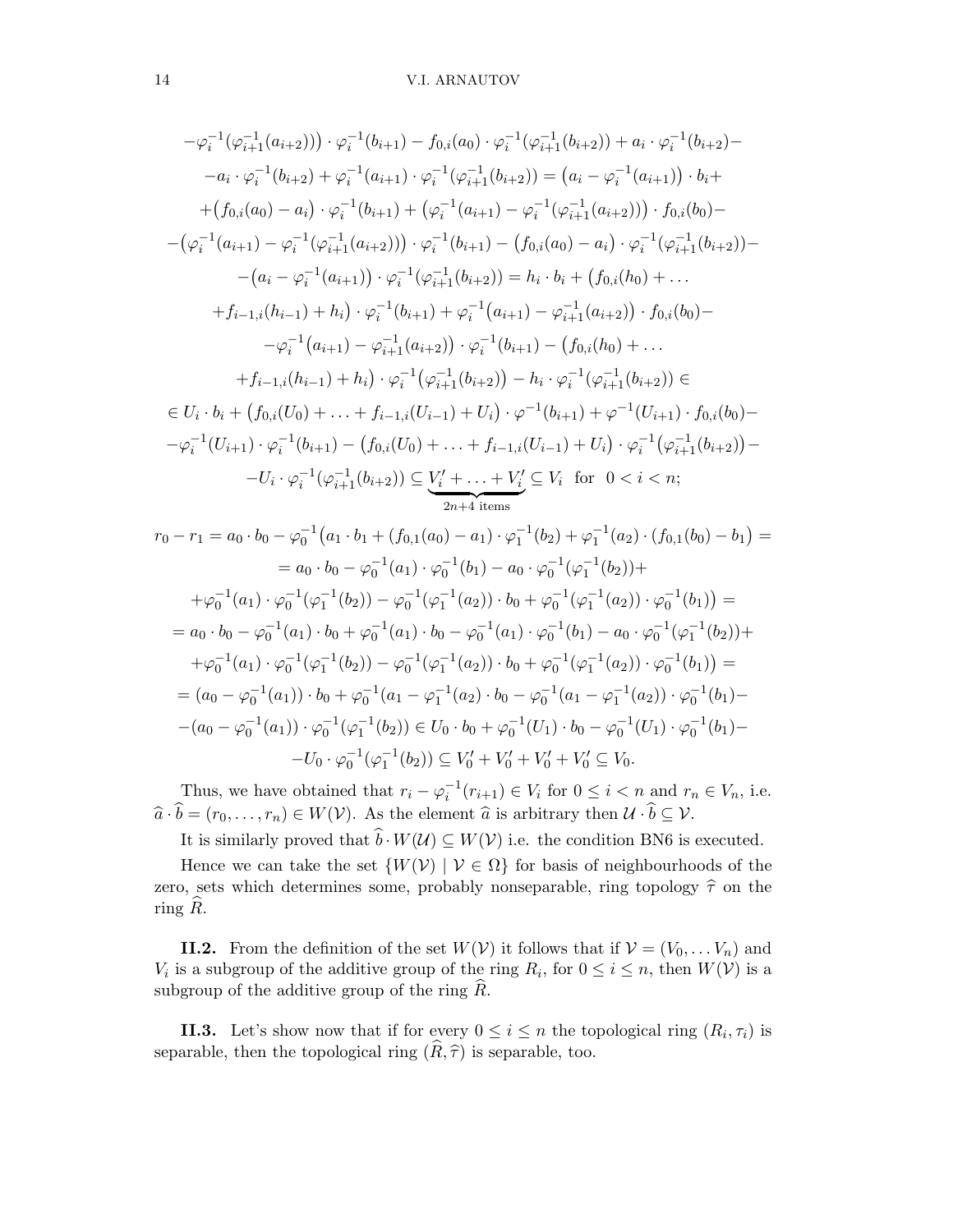Let's assume the contrary i.e.  $0 \neq \hat{r} = (r_0, \ldots, r_n) \in \bigcap_{\mathcal{V} \in \Omega} W(\mathcal{V})$  and let  $k = max\{i \mid r_i \neq 0\}$ . As  $(R_k, \tau_k)$  is a separable ring there exists a neighborhood  $V_k \in \mathbf{B_k}$  of the zero such that  $r_k \notin V_k$ . From the definition of the number k it follows that either  $k = n$  or  $r_{k+1} = 0$ . Then  $r_n \in V_n$  if  $k = n$  and  $r_k = r_k - 0 =$  $r_k - \varphi_k(r_{k+1}) \in V_k$  if  $k < n$ . We have obtained the contradiction with the choice of the neighborhood  $V_k$ . Hence the topological ring  $(\tilde{R}, \hat{\tau})$  is separable.

From subitems II.2 and II.3 it follows that if  $\Re$  is any class from the classes specified in the formulation of this theorem and  $(R_i, \tau_i) \in \Re$  for  $0 \leq i \leq n$ , then  $(R, \hat{\tau}) \in \Re$ .

**II.4.** Let's check now that the isomorphism  $\psi : (R_0, \hat{\tau}|_{\hat{R}_0}) \to (R, \tau)$  (the definition of  $\psi$  see in I.5.) is a topological isomorphism.

If  $V = (V_0, \ldots, V_n) \in \Omega$  then  $\psi(W(V) \cap \widehat{R}_0) = \psi(\{(r_0, 0, \ldots, 0) \mid r_0 \in V_0\}) = V_0$ . Then (see [4, 1.5.5])  $\psi$  is a topological isomorphism, and hence (see I.5), identifying any element  $r \in R = R_0$  with the element  $(r, 0, \ldots, 0) \in R$ , we can consider, that a topological ring  $(R, \tau)$  is an accessible subring of the topological ring  $(R, \hat{\tau})$  of the stage not more than n.

**II.5.** If we define mapping  $\hat{\varphi} : \hat{R} \to \bar{R}$  as follows  $\hat{\varphi}(r_0,\ldots,r_n) = \varphi(r_0)$ , then it is easy to see that  $\hat{\varphi} : \hat{R} \to \bar{R}$  is a ring homomorphism. As we have identified the element  $r \in R_0 = R$  with the element  $(r_0, 0, \ldots, 0) \in R$ , then the homomorphism  $\hat{\varphi}$ is an extension of the isomorphism  $\varphi$ .

To complete the proof of this theorem it is necessary to check that the homomorphism  $\hat{\varphi} : (R, \hat{\tau}) \to (R, \bar{\tau})$  is a topological homomorphism.

Let V be any neighborhood of the zero in the topological ring  $(R, \overline{\tau}) = (R_n, \tau_n)$ . As the homomorphism  $\varphi_i : (R_i, \tau_i) \to (R_{i+1}, \tau_{i+1})$  is continuous for every  $0 \leq$  $i < n$  then there are neighborhoods  $V_0, \ldots, V_n$  of the zero in the topological rings  $(R_0,\tau_0),\ldots,(R_n,\tau_n)$  correspondingly such that  $V_n+\ldots+V_n$  $\overbrace{n+1 \text{ items}}$  $\subseteq \bar{V}$  and  $\varphi_i(V_i) \subseteq V_{i+1}$ 

for  $0 \leq i < n$ . Then  $V = V_0, \ldots, V_n \in \Omega$  and  $f_{i,j}(V_i) \subseteq V_j$  for any  $0 \leq i < j \leq n$ . If  $(r_0, \ldots r_n) \in W(\mathcal{V})$ , then  $r_n \in V_n$  and  $r_i - \varphi_i^{-1}(r_{i+1}) \in V_i$  for  $0 \leq i < n$ . Then  $\hat{\varphi}(r_0,\ldots,r_n) = \varphi(r_0) = f_{0,n}(r_0) = f_{0,n}(r_0) - f_{1,n}(r_1) + f_{1,n}(r_1) - f_{2,n}(r_2) +$  $\dots + f_{n-1,n}(r_n) - r_n + r_n = f_{0,n}(r_0 - \varphi_0^{-1}(r_1)) + \dots + f_{n-1,n}(r_{n-1} - \varphi_{n-1}^{-1}(r_n)) +$  $r_n \in f_{0,n}(V_0) + \ldots + f_{n-1,n}(V_{n-1}) + V_n \subseteq V_n + \ldots + V_n$  $\overbrace{n+1 \text{ items}}$  $\subseteq \overline{V}$ . As the element

 $(r_0,\ldots r_n) \in W(V)$  is arbitrary then  $\hat{\varphi}(W(V)) \subseteq V$ , and according to (see [4, 1.5.5])  $\hat{\varphi} : (\hat{R}, \hat{\tau}) \to (\bar{R}, \bar{\tau})$  is a continuous homomorphism.

Let now  $\mathcal{V} = (V_0, \ldots, V_n) \in \Omega$ . Taking in consideration the condition of the theorem (see the statement 2 of formulation of the theorem) and the definition of the isomorphisms  $\varphi$  and  $f_{i,j}$  it follows that  $f_{0,n} = \varphi$ . Then  $\{(f_{0,n}^{-1}(r), \ldots, f_{n-1,n}^{-1}(r), r) \mid r \in$  $V_n$ }  $\subseteq W(\mathcal{V})$ , that is  $V_n = \{ \varphi(f_{0,n}^{-1}(r)) \mid r \in V_n \} = \widehat{\varphi}(\{ (f_{0,n}^{-1}(r), \ldots, f_{n-1,n}^{-1}(r), r) \mid r \in V_n \})$  $r \in V_n$ } $\subseteq W(\mathcal{V}).$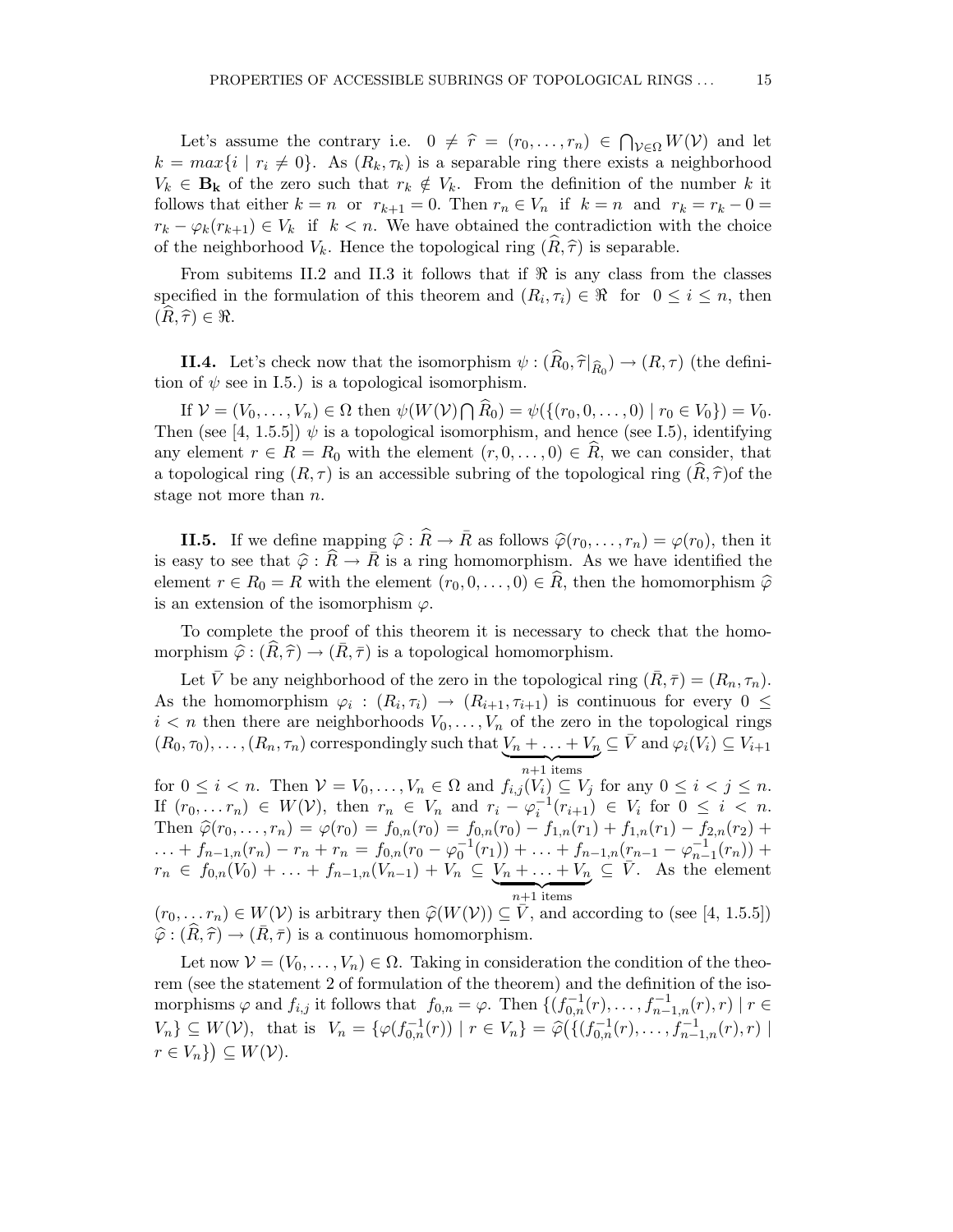As  $(\bar{R}, \bar{\tau}) = (R_n, \tau_n)$  then  $V_n$  is a neighborhood of the zero in  $(\bar{R}, \bar{\tau})$  and then according to (see [4, 1.5.5])  $\hat{\varphi}$  :  $(\hat{R}, \hat{\tau}) \rightarrow (\bar{R}, \bar{\tau})$  is an open homomorphism.

The theorem is completely proved.

**Designation 1.** Let R be any not necessarily associative ring. Put  $R^1 = R$  and for any natural number n define  $R^n$  as the subgroup generated by the set  $\{a \cdot b \mid a \in$  $R^s, b \in R^t, 0 < s, t < n, s+t = n$ .

It is easy to note that  $R^n$  is an ideal in the ring R.

**Definition 3.** A ring R is called a nilpotent ring if  $R^n = 0$  for some natural number n. The minimal one from these natural numbers is called the index of nilpotence.

**Theorem 4.** Let  $\Re$  be one of following classes:

– the class of all (separable) topological rings;

– the class of all (separable) topological commutative rings;

– the class of all (separable) topological rings possessing basis of neighborhood of zero which consists of subgroups;

– the class of all (separable) topological commutative rings possessing basis of neighborhood of zero which consists of subgroups.

If  $(R, \tau)$  and  $(R, \bar{\tau}) \in \Re$  and R is a nilpotent ring of index of nilpotence n, then every continuous isomorphism  $\varphi : (R, \tau) \to (R, \bar{\tau})$  is a superposition of n semitopological isomorphism.

**Proof.** Let **B** and **B** be the sets of all neighbourhoods of zero in the topological rings  $(R, \tau)$  and  $(R, \overline{\tau})$  correspondingly. For each natural number  $0 \leq k < n-1$ , we shall define the set  $\mathbf{B_k} = \{W_k(V, \bar{V}) = V + (R^{n-k} \cap \varphi^{-1}(\bar{V})) \mid V \in \mathbf{B}, \ \bar{V} \in \mathbf{B}\}\$ in the ring R. Let's show that each of these sets  $B_k$  satisfies the conditions BN1–BN6 of Theorem 1.2.2 from [4]. Then by Theorem 1.2.5 from [4] it is possible to take  $B_k$ as a basis of neighborhoods of the zero for determining some ring topology  $\tau_k$  in the ring R.

It is easy to notice that the set  $B_k$  satisfies the conditions BN1–BN4.

Let's check the condition BN5. If  $W_k(V,(V) \in \mathbf{B}_k$ , then there exist  $V_1 \in \mathbf{B}$ and  $\bar{V}_1 \in \bar{\mathbf{B}}$  such that  $V_1 \cdot V_1 \subseteq V$  and  $\bar{V}_1 \cdot \bar{V}_1 + \bar{V}_1 \cdot \bar{V}_1 + \bar{V}_1 \cdot \bar{V}_1 \subseteq \bar{V}$ . As  $\varphi:(R,\tau)\to(\bar{R},\bar{\tau})$  is a continuous mapping then we can consider that  $V_1\subseteq\varphi^{-1}(\bar{V}_1)$ . Then  $W_k(V_1, \bar{V}_1) \cdot W_k(V_1, \bar{V}_1) = V_1 \cdot V_1 + (R^{n-k} \bigcap (V_1 \cdot \varphi^{-1}(\bar{V}_1) + \varphi^{-1}(\bar{V}_1) \cdot V_1 +$  $\varphi^{-1}(\bar{V}_1) \cdot \varphi^{-1}(\bar{V}_1)) \subseteq V + (R^{n-k} \bigcap (\varphi^{-1}(\bar{V}_1) \cdot \varphi^{-1}(\bar{V}_1) + \varphi^{-1}(\bar{V}_1) \cdot \varphi^{-1}(\bar{V}_1) + \varphi^{-1}(\bar{V}_1))$  $(\varphi^{-1}(\bar{V}_1))) \subseteq V + (R^{n-k} \cap \varphi^{-1}(\bar{V})) = W_k(V, \bar{V}),$  i.e. the condition BN5 is executed. Let's check the condition BN6.

If  $W_k(V, \bar{V}) \in \mathbf{B_k}$  and  $r \in R$ , then there exist  $V_1 \in \mathbf{B}$  and  $\bar{V}_1 \in \bar{\mathbf{B}}$  such that  $(r \cdot V_1) \bigcup (V_1 \cdot r) \subseteq V$  and  $(\varphi(r) \cdot \bar{V}_1) \bigcup (\bar{V}_1 \cdot \varphi(r)) \subseteq \bar{V}$ . Then  $r \cdot W_k(V_1, \bar{V}_1) =$  $r \cdot (V_1 + (R^{n-k} \bigcap \varphi^{-1}(\bar{V}_1))) \subseteq V + (R^{n-k} \bigcap \varphi^{-1}(\bar{V}_1)) = W_k(V, \bar{V}).$ 

It is similarly proved that  $W_k(V_1, \bar{V}_1) \cdot r \subseteq W_k(V, \bar{V}).$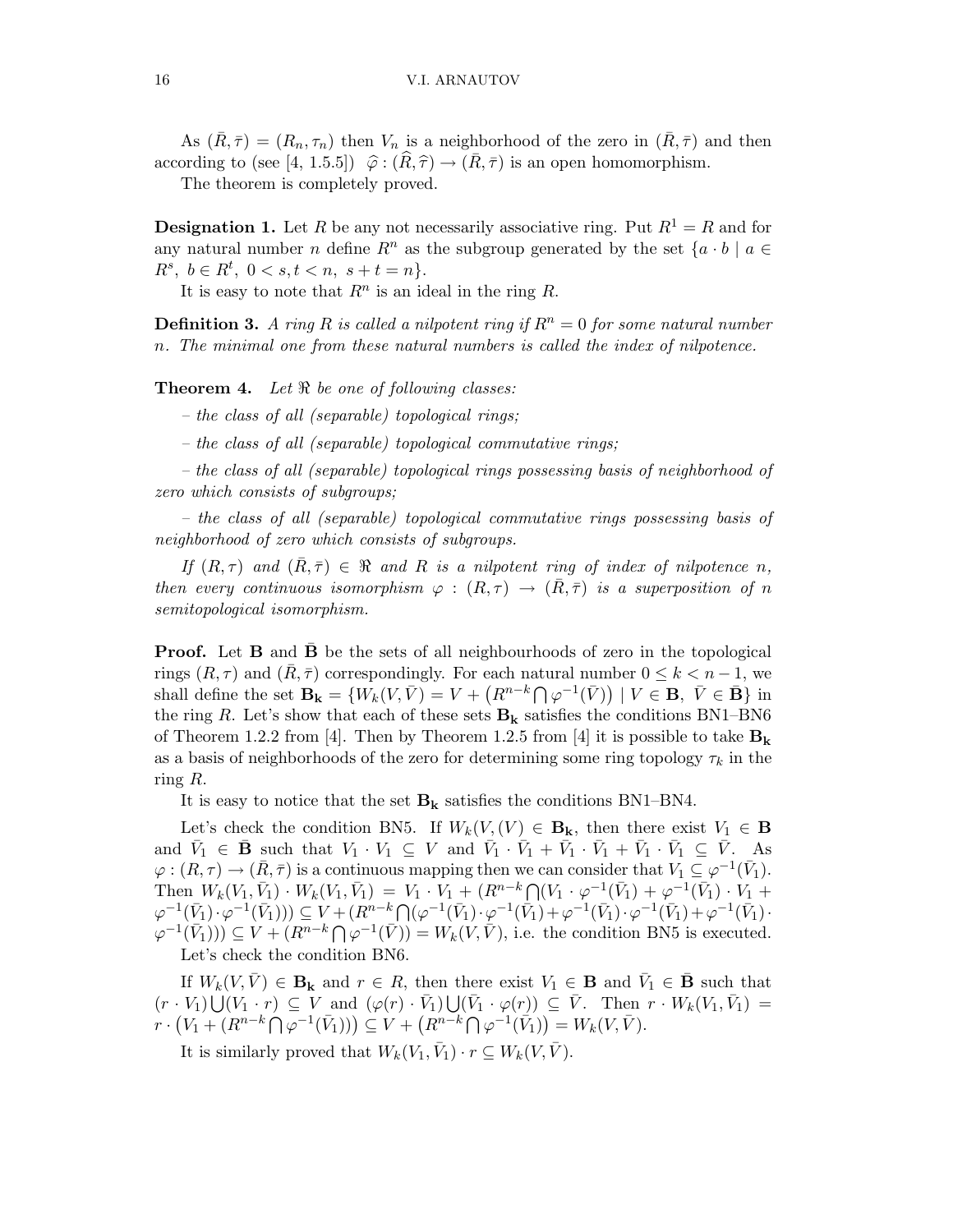Thus, we have proved that each of these sets  $B_k$  determines some ring topology  $\tau_k$  in the ring R.

Let's notice now that if topological rings  $(R, \tau)$  and  $(R, \bar{\tau}) \in \Re$  are separable then considering (see [4, Proposition 1.2.2]) we obtain that

$$
\bigcap_{W_k(V,(V)\in\mathbf{B}_k} W_k(V,\bar{V}) = \bigcap_{\bar{V}\in\bar{\mathbf{B}}} \bigcap_{V\in\mathbf{B}} \left(V + (R^{n-k}\bigcap \varphi^{-1}(\bar{V}))\right) =
$$
\n
$$
= \bigcap_{\bar{V}\in\bar{\mathbf{B}}} \left[ (R^{n-k}\bigcap \varphi^{-1}(\bar{V})) \right]_{(R,\tau)} \subseteq \bigcap_{\bar{V}\in\bar{\mathbf{B}}} \varphi^{-1}([\bar{V}]_{(\bar{R},\bar{\tau})}) =
$$
\n
$$
= \bigcap_{\bar{V}\in\bar{\mathbf{B}}} \varphi^{-1}(\bar{V}) = \varphi^{-1}(\{0\}) = \{0\}
$$

for any  $0 \leq k < n-1$ , and according to (see [4, Corollary 1.3.6]) the topological ring  $(R, \tau_k)$  is separable.

As for any  $0 \leq k < n-1$  the set  $W_k(V, \bar{V}) = V + (R^{n-k} \cap \varphi^{-1}(\bar{V}))$  is a group if V and  $\overline{V}$  are subgroups then  $(R, \tau_k) \in K$  if  $(R, \tau) \in K$  and  $(\overline{R}, \overline{\tau}) \in K$  for each of the classes which are specified in the formulation of this theorem.

As  $R^n = \{0\}$  then  $\tau = \tau_0$  and as  $\varphi = \varphi \circ \varepsilon_{n-2} \circ \ldots \circ \varepsilon_0$ , where  $\epsilon_i : R \to R$ is the identical mapping for any  $0 \leq i \leq n-2$ , then to complete the proof of the theorem we need to check that for any  $0 \leq k < n-1$  the identical mapping  $\varepsilon_k : (R, \tau_k) \to (R, \tau_{k+1})$  and the mapping  $\varphi : (R, \tau_{n-1}) \to (\bar{R}, \bar{\tau})$  are semitopological isomorphisms.

Let  $0 \leq k < n-1$  and  $W_k(V, \bar{V}) = V + (R^{n-k} \bigcap \varphi^{-1}(\bar{V}))$  be any neighbourhood of the zero in  $(R, \tau_k)$  and  $r \in R$ . There are neighbourhoods U and  $\overline{U}$  of the zero in  $(R, \tau)$  and  $(\bar{R}, \bar{\tau})$ , correspondingly such that  $r \cdot U + U \cdot r + U \cdot U + U \cdot U \subseteq V$  and  $\overline{U} + \varphi(r) \cdot \overline{U} + \overline{U} \cdot \varphi(r) + \overline{U} \cdot \overline{U} + \overline{U} \cdot \overline{U} \subseteq \overline{V}$ . As  $\varphi : (R, \tau) \to (\overline{R}, \overline{\tau})$  is a continuous isomorphism then, without loss of generality, we can consider that  $\varphi(U) \subseteq \overline{U}$ . Then

$$
r \cdot \varepsilon_k^{-1}(W_{k+1}(U,\bar{U})) + \varepsilon_k^{-1}(W_{k+1}(U,\bar{U})) \cdot r +
$$
  
+U \cdot \varepsilon\_k^{-1}(W\_{k+1}(U,\bar{U})) + \varepsilon\_k^{-1}(W\_{k+1}(U,\bar{U})) \cdot U = r \cdot \left(U + (R^{n-k} \bigcap \varphi^{-1}(\bar{U}))\right) +  
+
$$
\left(U \cdot r + (R^{n-k} \bigcap \varphi^{-1}(\bar{U}))\right) \cdot r + U \cdot \left(U + (R^{n-k} \bigcap \varphi^{-1}(\bar{U}))\right) +
$$
  
+
$$
\left(U + (R^{n-k} \bigcap \varphi^{-1}(\bar{U}))\right) \cdot U \subseteq r \cdot U + r \cdot (R^{n-k} \bigcap \varphi^{-1}(\bar{U})) + U \cdot r +
$$
  
+
$$
\left(R^{n-k} \bigcap \varphi^{-1}(\bar{U})\right) \cdot r + U \cdot U + U \cdot \left(R^{n-k} \bigcap \varphi^{-1}(\bar{U})\right) +
$$
  
+U \cdot U + 
$$
\left(R^{n-k} \bigcap \varphi^{-1}(\bar{U})\right) \cdot U \subseteq V + R^{n-k+1} \bigcap (\varphi^{-1}(\varphi(r) \cdot \bar{U} + \bar{U} \cdot (\varphi(r) + \varphi(U) \cdot \bar{U} +
$$
  
+
$$
\bar{U} \cdot \varphi(r))\right) \subseteq V + R^{n-k+1} \bigcap \varphi^{-1}(\bar{V}) = W_k(U, \bar{U})
$$

if  $k < n-2$  and  $r \cdot \varphi^{-1}(\overline{U}) + \varphi^{-1}(\overline{U}) \cdot r + U \cdot \varphi^{-1}(\overline{U})) + \varphi^{-1}(\overline{U})) \cdot U = R^2 \bigcap \varphi^{-1}(\varphi(r) \cdot$  $\bar{U}+\bar{U}\cdot\varphi(r)+\varphi(\bar{U})\cdot \bar{\bar{U}}+\bar{U}\cdot\varphi(\bar{U})\big)\subseteq \varphi^{-1}(\bar{V})\,\subseteq W_{n-2}(\bar{V},\bar{\bar{V}}).$